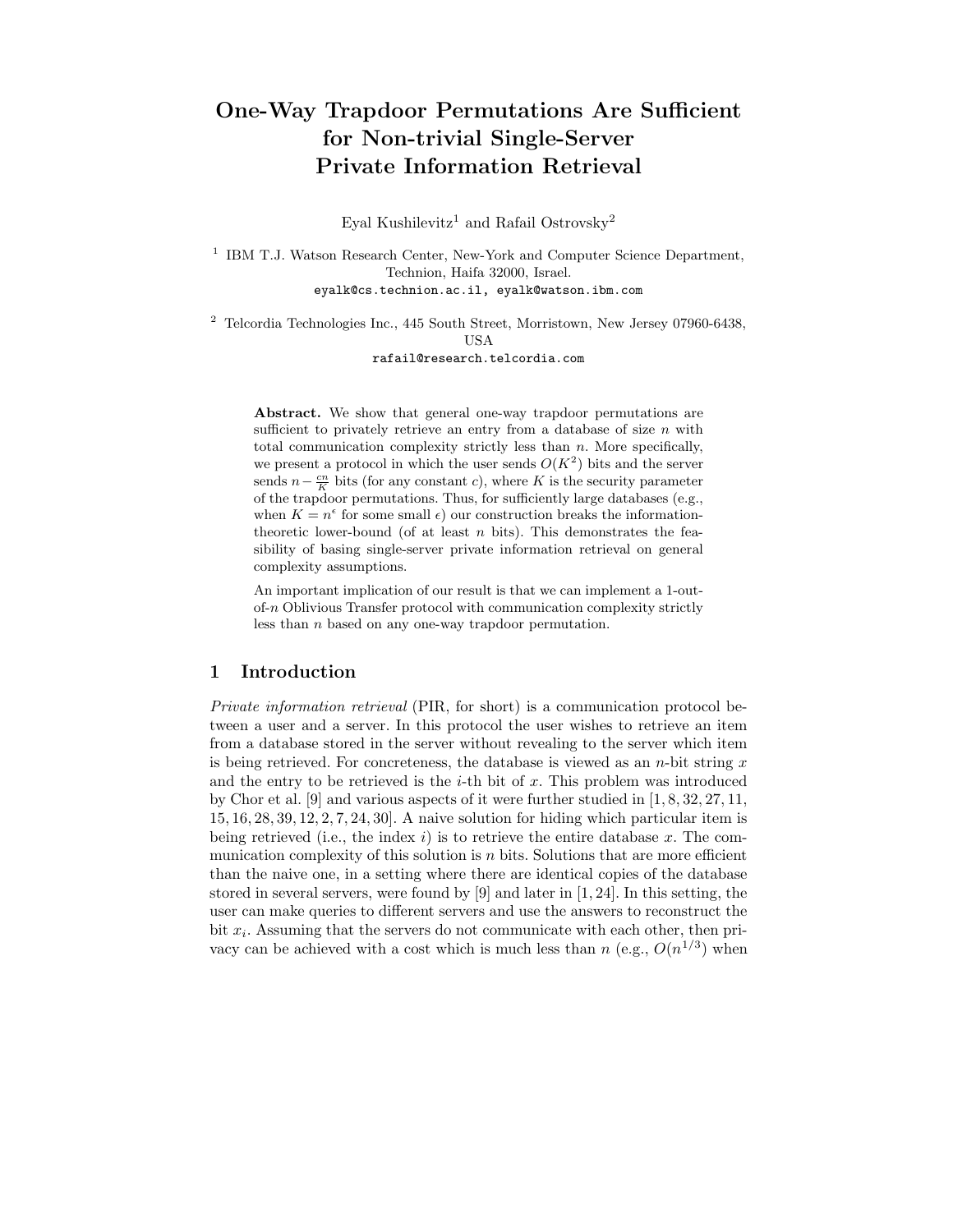two such servers are available). Moreover, [9] have shown that if there is only a single server, then getting information-theoretic privacy with communication of less than n bits is impossible, hence motivating the use of replication.

Kushilevitz and Ostrovsky [27] have shown a way to get around this impossibility results. Namely they show that, assuming the hardness of some numbertheoretic problem (specifically, the quadratic residuosity problem), it is possible to design a private information retrieval protocol with a single server and communication complexity of  $O(n^{\epsilon})$  (for any constant  $\epsilon > 0$ ). <sup>1</sup> Their result strongly relies on the algebraic properties of the quadratic residuosity problem. Other single-server PIR protocols which are based on specific (number-theoretic and/or algebraic) intractability assumptions were subsequently presented in [28, 39, 7]. In particular, Cachin, Micali and Stadler [7] have shown that under the so-called φ-hiding (number-theoretic) assumption one can achieve even more efficient poly-logarithmic (in  $n$ ) communication with a single server. (This is almost optimal since even without the privacy requirement the communication complexity must be at least  $log n$ .) All these PIR protocols exploit specific algebraic structures related to the specific intractability assumption in use. In this paper, we address the question whether PIR protocols can be based on some "general" (preferably, the weakest possible) assumption.

Starting with the work of Yao [40], the program of identifying the weakest possible assumptions to reach various cryptographic tasks was launched. This program enjoyed a great success and for most cryptographic primitives we have very good grasp of both necessary and sufficient conditions; see, e.g. [21, 38, 36]. What about private information retrieval? On the lower-bound front, in addition to the information-theoretic lower-bound [9], recent work has established that single-server private information retrieval with less than  $n$  communication (even  $n-1$  bits) already implies the existence of one-way functions [2] and, more generally, the existence of Oblivious Transfer (OT) protocols [12] (the connection between PIR and OT is discussed in more details below). The most general assumption based on which it is (currently) known how to construct OT is that one-way trapdoor permutations exist [20]. <sup>2</sup> Thus, in a sense, the most general assumption one can hope to use for constructing single-server private information retrieval protocols is the assumption that one-way trapdoor permutations exist (or trapdoor functions with polynomial pre-image size; see [3]).

<sup>&</sup>lt;sup>1</sup> In [8] it is shown, in the setting where there are several servers storing identical database  $x$ , that intractability assumptions might be of help in constructing efficient PIR protocols.

<sup>&</sup>lt;sup>2</sup> Impagliazzo and Rudich [23] have shown that OT is unlikely to be implemented based one one-way functions only (i.e. without trapdoor) since the proof of security (using black-box reductions) would yield a proof that P is not equal to NP. Also, Impagliazzo and Luby [22] have shown that oblivious transfer protocols already imply the existence of one-way functions. (In fact, OT was shown to be complete for any two-party computation [25, 26].) We also note that there are known constructions for OT which are based on concrete assumptions, such as the Diffie-Hellman assumption; in this case a trapdoor may not be required.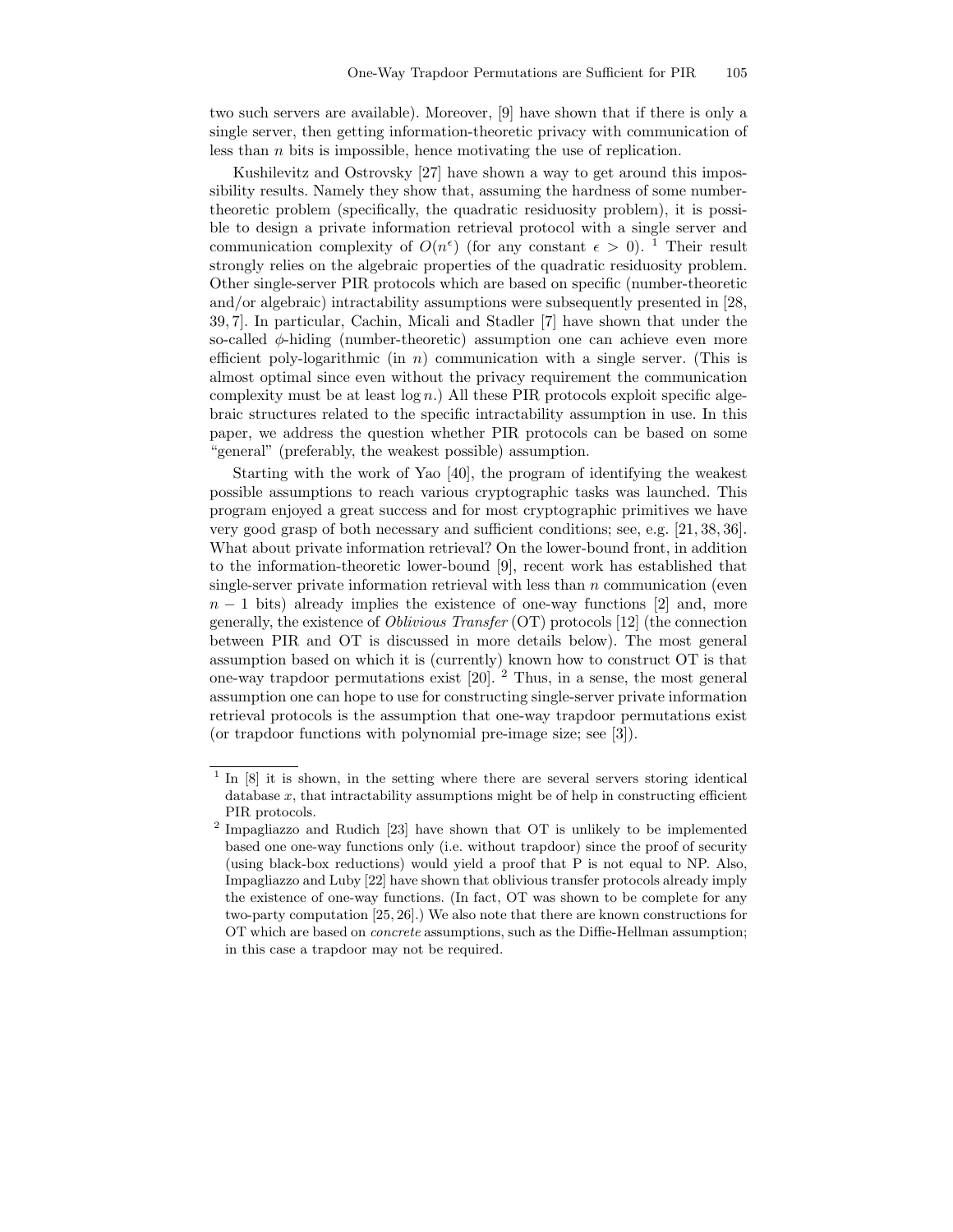#### 106 Eyal Kushilevitz and Rafail Ostrovsky

In this paper, we show that this is indeed feasible. That is, we show, under the sole assumption that one-way trapdoor permutations exist (without relying on special properties of any specific assumption), that single-server private information retrieval with strictly less than  $n$  communication is possible (or more precisely, of communication  $n - \frac{cn}{K} + O(K^2)$ , where  $K \ll n$  is the security parameter and  $c$  is some constant<sup>3</sup>). We note however that, while the communication complexity is below the information-theoretic lower bounds of [9], it is nowhere close to what can be achieved based on specific assumptions. This quantitative question remains for future study.

As we already mentioned, single-server private information retrieval has a close connection to the notion of Oblivious Transfer (OT), introduced by Rabin [37]. A different variant of Oblivious Transfer, called 1-out-of-2 OT, was introduced in [13] and, more generally, 1-out-of- $n$  OT was considered in [4].<sup>4</sup> All these notions were shown to be equivalent [5] and complete for all two party computations [25]. As mentioned, communication-efficient implementation of 1-out-of- $n$ OT can be viewed as a single-server PIR protocol with an additional guarantee that only one (out of  $n$ ) secrets is learned by the user. This notion (in the setting of several non-communicating servers) was first considered in [16] and called Symmetric Private Information Retrieval (or SPIR). Kushilevitz and Ostrovsky [27] noted that in a setting of single-server PIR their protocol can be made into 1-out-of-n OT protocol (i.e., SPIR) with communication complexity  $O(n^{\epsilon})$  for any  $\epsilon > 0$  (again, based on a specific algebraic assumption). Naor and Pinkas [30] have subsequently shown how to turn any PIR protocol into SPIR protocol with one invocation of PIR protocol and logarithmic number of invocations of 1-outof-2 (string) OT. Combining our results with the results of [30] and with known implementations of OT based on any one-way trapdoor permutation [20], we get 1-out-of-n OT (i.e., SPIR) protocol based on any one-way trapdoor permutation whose communication complexity is strictly less than  $n$ .

Organization and Techniques: Section 2 includes some definitions that are used in this paper. In addition, it describes several tools from the literature that are used by our constructions. These include some facts about the Goldreich-Levin hard-core predicates [19], some properties of universal one-way hash functions, introduced by Naor and Yung [31], and properties of interactive hashing protocol, introduced by Ostrovsky, Venkatesan and Yung [33] <sup>5</sup>. In Section 3 we

<sup>3</sup> Further improvements are possible; see Section 3.2.

 $4$  Loosely speaking, 1-out-of-n OT is a protocol for 2 players: A sender who initially has n secrets  $x_1, \ldots, x_n$  and a receiver who initially holds an index  $1 \leq i \leq n$ . At the end of the protocol the receiver knows  $x_i$  but has no information about the other secrets, while the sender has no information about the index i. Note that OT is different from PIR in that there is no communication complexity requirement (beyond being polynomially bounded) but, on the other hand, "secrecy" is required for both players.

<sup>&</sup>lt;sup>5</sup> Interactive hashing has found many applications in cryptography (cf. [33, 29, 14, 34, 35, 18, 10, 6]) since, in some settings, it can replace collision-resistant hash-functions but it can be implemented from general cryptographic assumptions. The drawback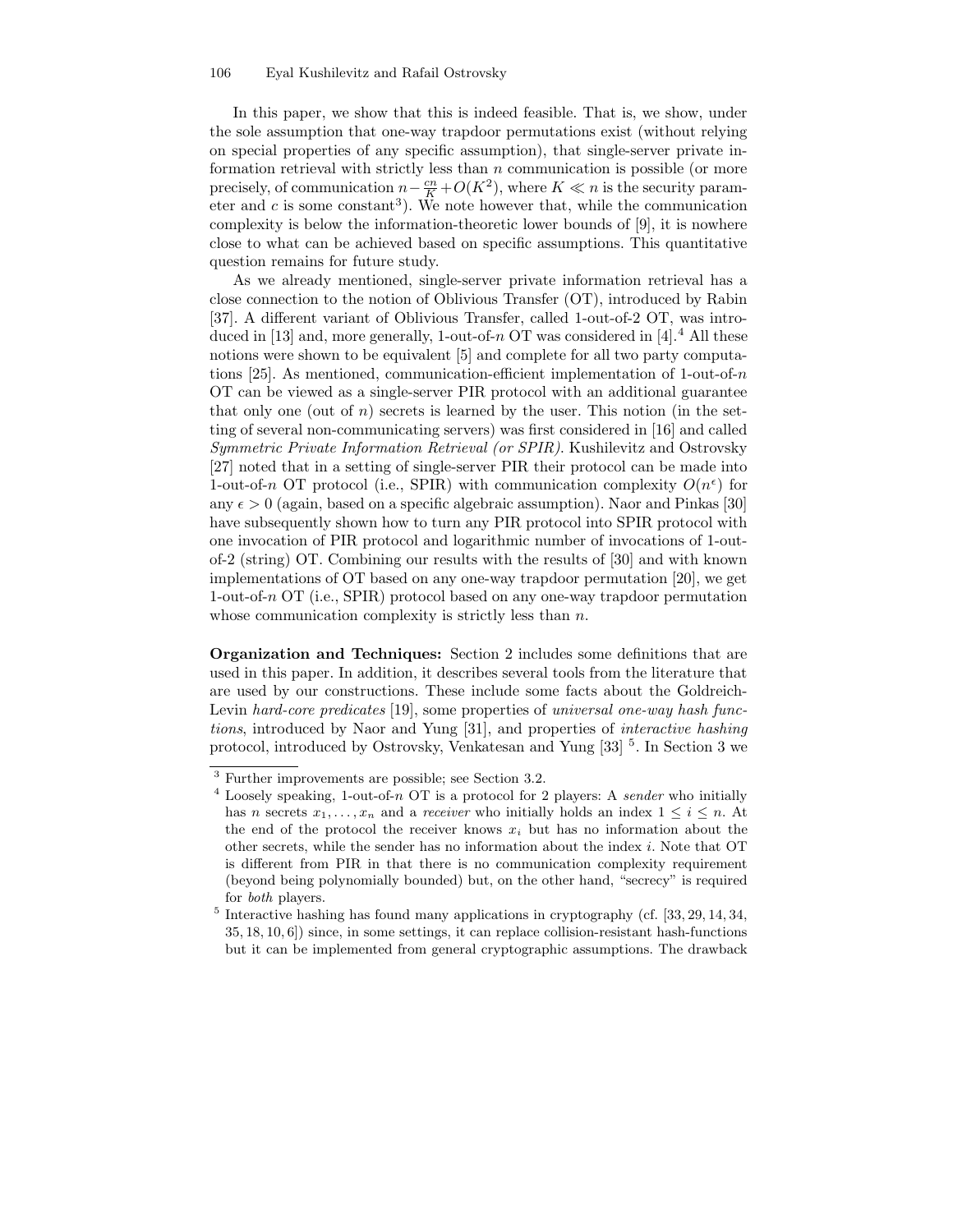describe our basic PIR protocols based on one-way trapdoor permutations. This protocol is further extended in Section 4 to deal with faulty behavior by the server.

# 2 Preliminaries

### 2.1 Notation

We use the following notations throughout the paper. The data string is denoted by x, its length is denoted by n. The index of the bit that the user wishes to retrieve from this string is denoted by  $i$ . We use K to denote a security parameter.

For a finite set A, we denote by  $a \in_R A$  the experiment of choosing an element of A according to the uniform distribution (and independently of all other random choices made).

### 2.2 Definitions

In this section we define the notions of *one-way trapdoor permutations* and of hard-core predicates. The reader is referred to [17] for an extended background related to these definitions.

**Definition 1.** A collection of functions  $\mathcal{G} = (\mathcal{G}_K)$  is called a collections of oneway trapdoor permutations if the following hold:

- There exists a probabilistic polynomial-time generating algorithm, I, that on input 1<sup>K</sup> outputs a pair  $(g, g^{-1})$  where g is (an index of) a function in  $\mathcal{G}_K$ and  $g^{-1}$  is a string called the "trapdoor for g".
- Each function  $g \in \mathcal{G}_K$  is a permutation over  $\{0,1\}^K$  and is computable in polynomial time (that is, there exists an algorithm that given  $g \in \mathcal{G}$ , and  $x \in \{0,1\}^*$  computes the value of  $g(x)$  in time polynomial in  $|x|$ .
- $-$  Each g is easy to invert given its trapdoor  $g^{-1}$ . That is, there exists an algorithm that given  $y \in \{0,1\}^K$  and the string  $g^{-1}$  computes the (unique) value x such that  $g(x) = y$  (i.e.  $x = g^{-1}(y)$ ) in time polynomial in K.
- $-$  It is hard to invert the functions in G without having the trapdoor. Formally, for every probabilistic polynomial-time algorithm B, every integer c, and sufficiently large K

$$
\Pr_{g \in I_{\mathcal{G}}(1^K), y \in_R \{0,1\}^K} (B(g, y) = g^{-1}(y)) < \frac{1}{K^c} \;,
$$

where " $g \in I_G(1^K)$ " denotes choosing a function g according to the probability distribution induced by the generating algorithm I.

of this primitive is its high round-complexity (our protocol for a malicious server inherits this drawback; the question of how to reduce the round-complexity of this protocol is an interesting open problem).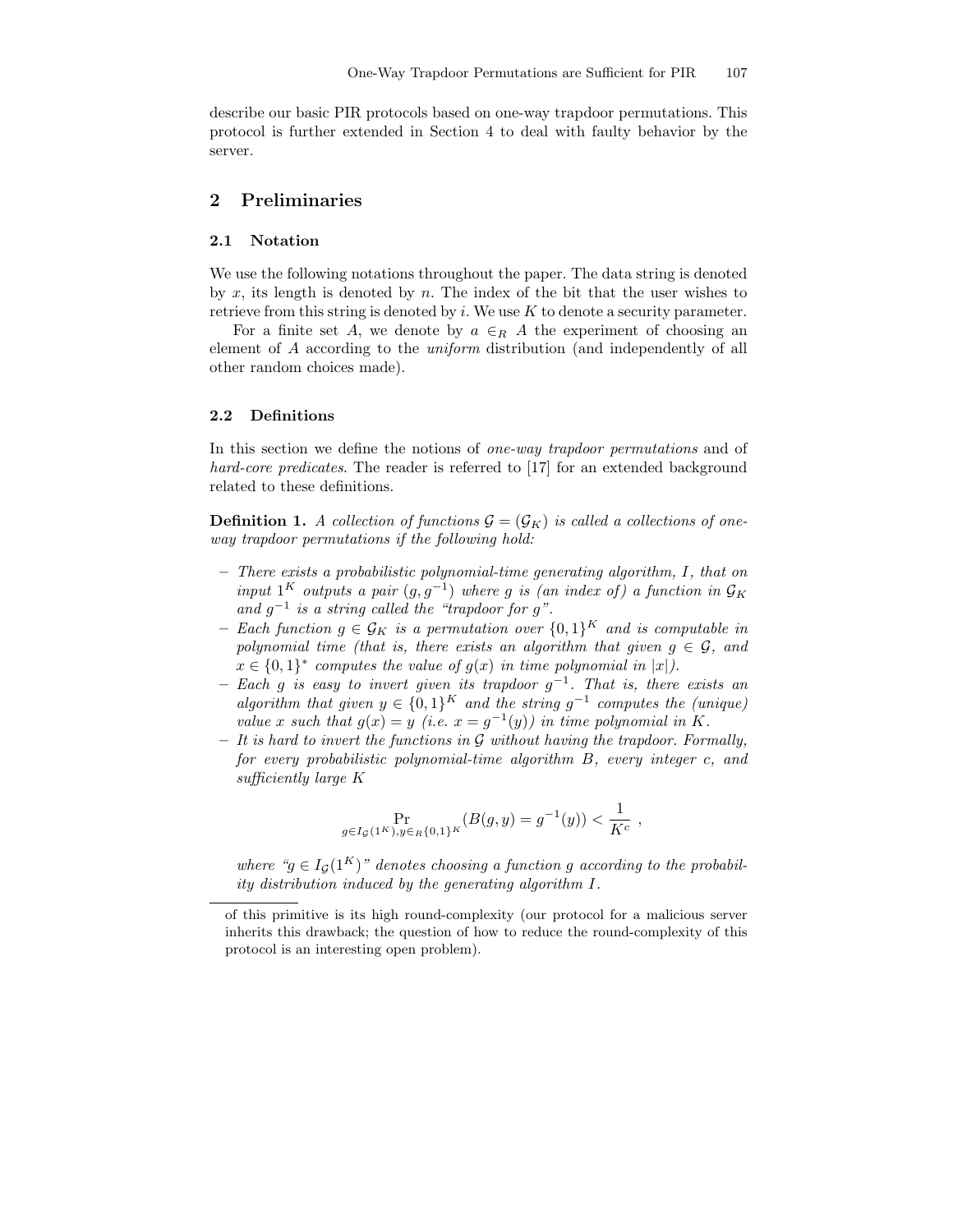Remark: There are definitions of one-way trapdoor permutations that give more power to the adversary. For example, the adversary may adaptively ask for many inverses of his choosing and only then try to invert the given permutation on a randomly chosen point. Another strengthening of the adversary, which is of interest in some cases, is requiring that it can recognize if  $g$  is "well-formed". The way in which we use the trapdoor permutations in our protocols, none of these issues come up and so we stick to the above simpler definition.

Next, we will need the notion of hard-core predicates. Specifically, we will use the Goldreich-Levin hard-core predicates [19]. For a string  $r \in \{0,1\}^K$  let us denote  $r(x) = \langle r, x \rangle$ , where  $\langle \cdot, \cdot \rangle$  is the standard inner-product modulo 2. The Goldreich-Levin Theorem  $[19]$  states that if g is a one-way permutation then there is no algorithm that can compute  $r(x)$  given  $g(x)$  and r. Formally, for every probabilistic polynomial-time algorithm  $B$ , every integer  $c$ , and sufficiently large K

$$
\Pr_{g \in I_{\mathcal{G}}(1^K), x \in_R \{0,1\}^K, r \in_R \{0,1\}^K} (B(g(x), r) = r(x)) \quad < \quad \frac{1}{2} + \frac{1}{K^c} \; .
$$

Remark: the above definitions concentrate on the case of one-way permutations; however, they can be easily generalized to deal with more general notions. In particular, the Goldreich-Levin Theorem [19] applies to any one-way function.

### 2.3 Some Useful Machinery

Let G be some arbitrary family of one-way trapdoor permutations over  $\{0,1\}^K$ . It is sometimes convenient to view strings in  $\{0,1\}^K$  as elements of the field  $GF[2<sup>K</sup>]$ . With this view in mind, let

$$
\mathcal{H} = \left\{ h_{a,b} : \mathbf{GF}[2^K] \to \mathbf{GF}[2^K] \ | \ h(x) = ax + b, \ a, b \in \mathbf{GF}[2^K], \ a \neq 0 \right\}.
$$

Given  $\mathcal G$  and  $\mathcal H$ , Naor and Yung [31] define the following family of functions

$$
\mathcal{F} = \left\{ f : \{0, 1\}^K \to \{0, 1\}^{K-1} \mid g \in \mathcal{G}, h \in \mathcal{H}, f(x) = \text{chop}(h(g(x))) \right\}
$$

where the chop operator takes a string and chops its last bit.

For a function  $f \in \mathcal{F}$  we sometimes denote  $f = (g, h)$  to indicate the functions  $g \in \mathcal{G}, h \in \mathcal{H}$  based on which f is defined. Moreover, if I is the generating algorithm for G then we denote by  $I_{\mathcal{F}}$  a generating algorithm for F that generates  $(g, g^{-1})$  by applying I, generates  $h \in \mathcal{H}$  according to the uniform distribution and let  $f = (g, h)$ .

The following are basic properties of  $\mathcal{F}$ .

1. Each function  $f \in \mathcal{F}$  is  $2 \to 1$ . In other words, for every  $x \in \{0,1\}^K$  there is a (unique) string, denoted  $x^*$ , such that  $f(x^*) = f(x)$  and  $x^* \neq x$ .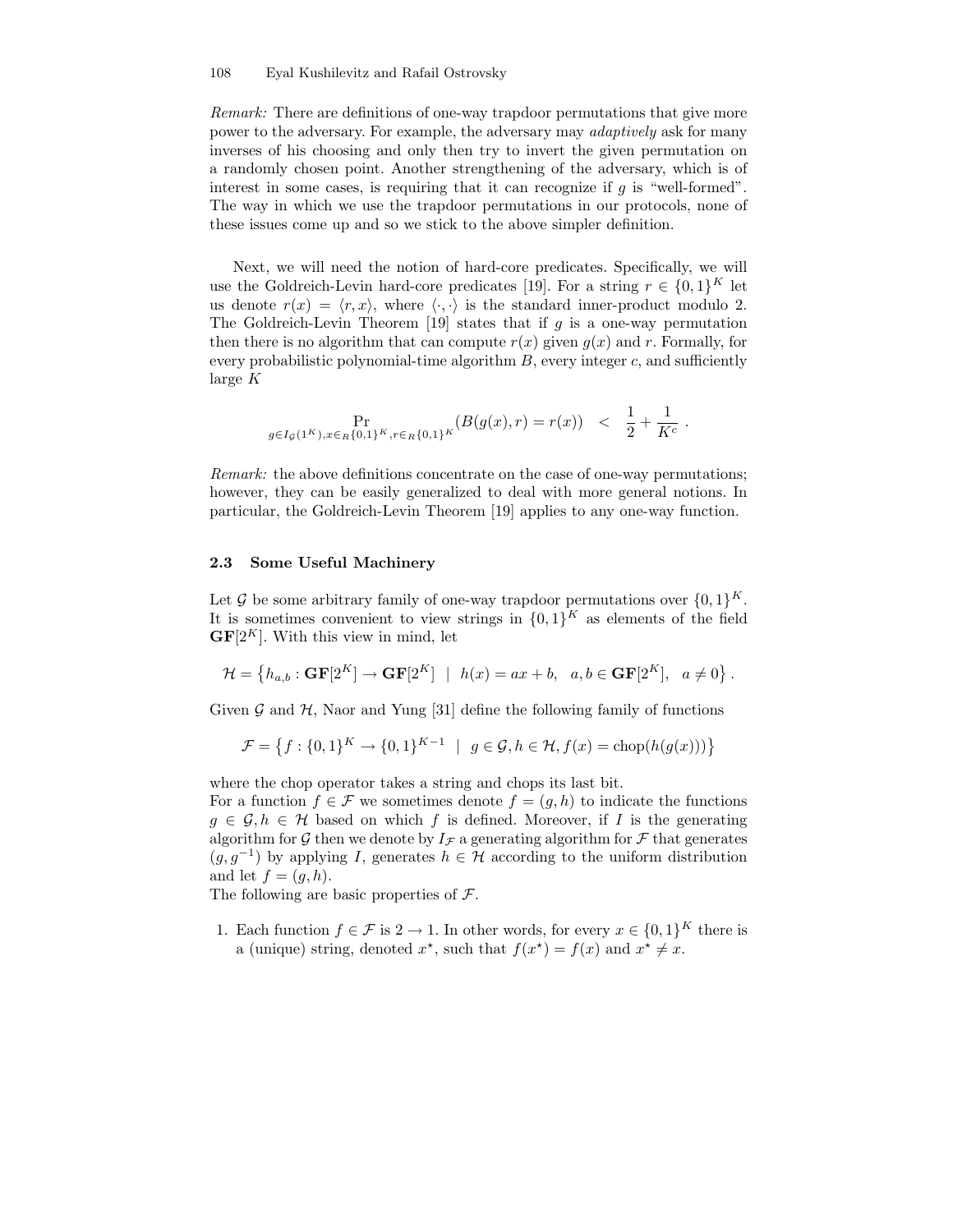- 2. Every function  $f = (q, h)$  in F is efficiently computable. Moreover, given the trapdoor  $g^{-1}$  it is easy to compute, for every  $y \in \{0,1\}^{K-1}$  the two strings  $x, x^*$  such that  $f(x) = f(x^*) = y$ . <sup>6</sup>
- 3. Collisions are hard to find for  $\mathcal{F}$  [31] (i.e., given x and  $f(x)$  it is hard to find the string  $x^*$ ). Formally, for every x, for every probabilistic polynomial-time algorithm  $B$ , every integer  $c$ , and sufficiently large  $K$

$$
\Pr_{f=(g,h)\in I_{\mathcal{F}}(1^K)} (B(x,f(x)) = x^*) < \frac{1}{K^c}.
$$

Note that property 3 does not guarantee that specific bits of  $x^*$  are hard to find. Instead we will make use of hard-core bits.

We shall use in an essential way an *interactive hashing* protocol of Ostrovsky, Venkatesan and Yung [33]. Interactive hashing found many applications in cryptography (cf.  $[33, 14, 29, 34, 35, 18, 10, 6]$ ). This is a protocol between two players Alice and Bob, where both Alice and Bob are probabilistic polynomial-time machines. Alice is given as an input  $1^K$ , a function  $g \in \mathcal{G}_K$  and an input  $x \in \{0,1\}^K$ ; Bob is given  $1<sup>K</sup>$ . The interactive hashing protocol proceeds as follows:

- Bob chooses uniformly at random  $K-1$  vectors  $H_1, \ldots, H_{K-1}$  in  $\{0,1\}^K$ subject to the constraint that these  $K - 1$  vectors are linearly independent (viewing them as elements of the linear space  $Z_2^K$ ).
- The players interact in  $K 1$  rounds where in round i they do the following: • Bob sends to Alice  $H_t$ 
	- Alice sends to Bob  $\langle H_t, g(x) \rangle$  (the inner product of  $H_t$  and  $g(x)$ ).

The communication in this protocol, consisting of the strings  $H_1, \ldots, H_{K-1}$  sent by Bob and the bits  $\langle H_1, g(x)\rangle, \ldots, \langle H_{K-1}, g(x)\rangle$ , define  $K-1$  linear equations and since all the  $H_t$ 's are linearly independent these equations admit two solutions, denoted  $\{y, y^*\}$  (we use the same notation as was used above for the pre-images of  $f \in \mathcal{F}$  to stress the analogy between these two tools; this analogy will also be used in our protocols). We now state several facts regarding interactive hashing that make it useful for our purposes:

- If Alice follows the protocol then one of  $\{y, y^*\}$  is  $g(x)$  (recall that x is an input to Alice).
- Bob sends total of  $O(K^2)$  bits to Alice. Alice sends total of  $K-1$  bits in response.
- It is hard for Alice to find inverses of both  $y, y^*$ , even if Alice does not follow the protocol. Formally, for every probabilistic polynomial-time algorithm  $A'$ , for every integer c and sufficiently large K, if g is chosen according to  $I_G(1^K)$ then after  $A'$  executes the protocol with Bob, the probability that  $A'$  outputs  $x_0, x_1$  such that both  $g(x_0) = y$  and  $g(x_1) = y^*$  is less than  $\frac{1}{K^c}$ .

<sup>&</sup>lt;sup>6</sup> Note that every  $h \in \mathcal{H}$  is  $1 \to 1$  and easy to invert; therefore, given y one can try the two options for the chopped bit, invert  $h$  and then invert  $g$  using the trapdoor. We also note that this property was not considered in [31] since they deal with arbitrary one-way permutations and not only with trapdoors permutations.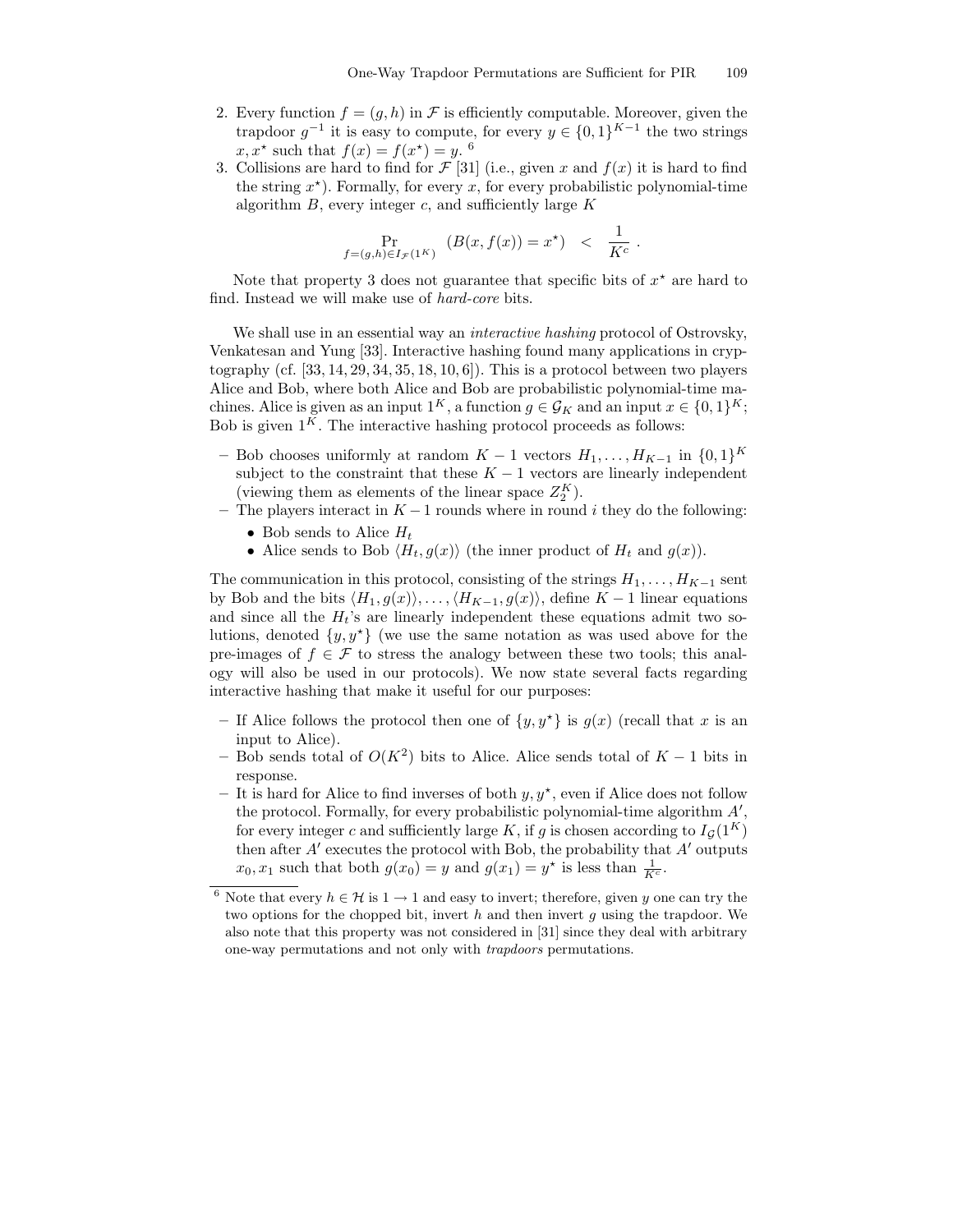Interactive hashing, as described up-to this point, works with any one-way permutation. In [33] one more property was used, which is needed in the current paper as well. Specifically, we will apply interactive hashing with one-way trapdoor permutations; this modifications gives the following crucial property:

– Given the trapdoor for g (i.e., the string  $g^{-1}$ ) and the communication (i.e., the strings  $H_1, \ldots, H_{K-1}$  and the bits  $\langle H_1, g(x) \rangle, \ldots, \langle H_{K-1}, g(x) \rangle$  Bob can compute both  $x_0$  and  $x_1$  (i.e., the strings such that  $g(x_0) = y$  and  $g(x_1) =$  $y^{\star}$ ).

### 2.4 PIR Protocols

A Private Information Retrieval (PIR) is a protocol for two players: a server S who knows an *n*-bit string x (called the *database*), and a user U holding an index  $i \in [n]$  and interested in retrieving the value  $x_i$ . When considering the privacy requirement of PIR protocols there are several possible types of "faulty" behaviors by the server: the server might be honest-but-curious or it might be malicious. Below we detail the definition for each of these types; we note however that the difference is especially important when dealing with multiround protocols (as those described in this work).

An honest-but-curious server is a one that behaves according to the predefined protocol and just tries to deduce information about  $i$  from the communication it sees. This is formulated as follows: Fix a data string  $x$ ; for every  $i, i' \in [n]$  (where  $i \neq i'$ ) the distribution of communications generated by the protocol when the user is interested in bit  $i$  is indistinguishable from the distribution generated when the user is interested in index  $i'.^7$  We stress here that x is fixed and the server is not allowed to change it during the protocol's execution.

A malicious server is a one that does not necessarily follow the protocol. It should be immediately noticed that there are several "bad" behaviors by a malicious server which cannot be avoided; e.g., the server may refuse to participate in the protocol or it may change the content of the database (say, it can act as if  $x = 0^n$ ). The privacy requirement in this case makes sure however that, no matter what the server does, the identity of the index  $i$  is not revealed. Formally, for every  $i, i' \in [n]$  (where  $i \neq i'$ ) no probabilistic polynomial-time server  $\mathcal{S}'$  can distinguish executions of the protocol when the user's index is i from executions of the protocol when the user's index is  $i'$ . We stress that here, the server is allowed to modify its messages in an arbitrary manner during the protocol execution in order to be able to distinguish.

# 3 A PIR Protocol with respect to a Honest-but-Curious Server

In this section we present the honest-but-curious PIR protocol which proves that it is possible to construct a PIR protocol from any family of one-way trap-

<sup>7</sup> For lack of space we omit the formal definition of indistinguishability which is a standard one [40].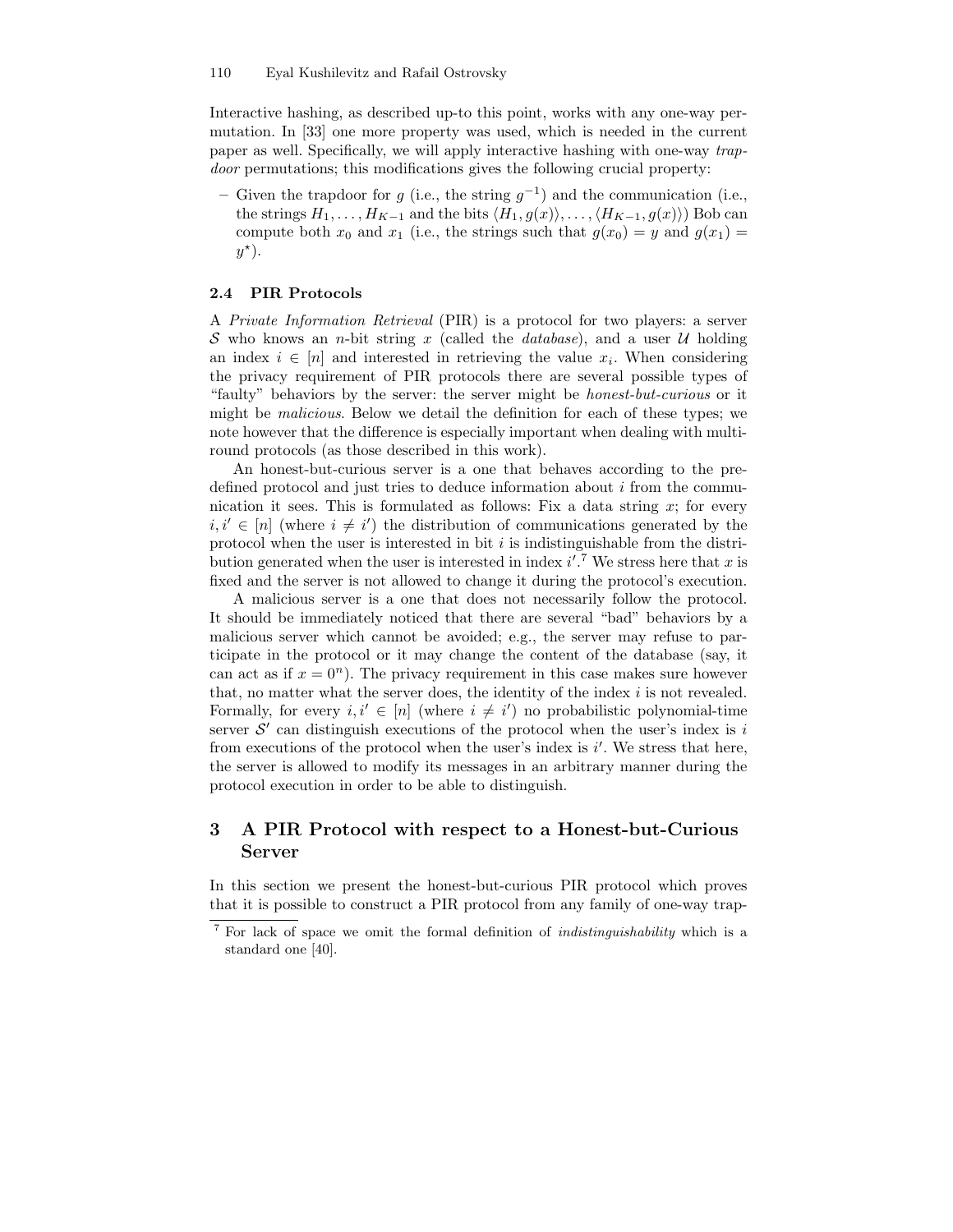door permutations, with communication complexity smaller than n. (Later we describe some simple improvements on this protocol.)

Theorem 1. If one-way trapdoor permutations exist then there exists honestbut-curious single-server PIR protocol whose communication complexity is at most

$$
n - \frac{n}{2K} + O(K).
$$

(More precisely, the user sends  $O(K)$  bits and the server sends at most  $n - \frac{n}{2K}$ bits.)

(Some slightly better bounds are mentioned in Section 3.2 below).

Let  $\mathcal G$  be a collection of one-way trapdoor permutations, as guaranteed by the theorem, and let F be a family of  $2 \rightarrow 1$  functions constructed based on G, as described in Section 2.3. Assume, without loss of generality, that  $n$  is divisible by 2K and let  $\ell = n/(2K)$ . The protocol works as follows.

- 1. The user picks two functions  $f_L = (g_L, h_L)$  and  $f_R = (g_R, h_R)$  (including the corresponding trapdoors  $g_L^{-1}$  and  $g_R^{-1}$ ) using the generating algorithm  $I_{\mathcal{F}}(1^K)$ . It sends the functions  $f_L, f_R$  to the server (without the trapdoors).
- 2. Both the server and the user view x as if it is composed of  $2\ell$  sub-strings  $z_{1,L}, z_{1,R}, z_{2,L}, z_{2,R}, \ldots, z_{\ell,L}, z_{\ell,R}$  each of size K (we refer to these strings as "blocks"). The server now applies  $f_L$  to each block  $z_{j,L}$  and applies  $f_R$  to each block  $z_{j,R}$ . It sends all the outcomes

$$
f_L(z_{1,L}) f_R(z_{1,R}) \n f_L(z_{2,L}) f_R(z_{2,R}) \n \vdots \n \vdots \n f_L(z_{\ell,L}) f_R(z_{\ell,R})
$$

to the user.

3. The user, having the trapdoors for both  $f<sub>L</sub>$  and  $f<sub>R</sub>$ , can compute for each block z the two possible pre-images  $\{z, z^{\star}\}\$ . Assume that the bit  $x_i$  is in some block  $z_{s,L}$ , for some s. The user picks random  $r_L, r_R \in \{0,1\}^K$  such that the hard-core predicates corresponding to  $r_L, r_R$  satisfy

$$
r_L(z_{s,L}) \neq r_L(z_{s,L}^*)
$$
 and  $r_R(z_{s,R}) = r_R(z_{s,R}^*)$ .

It sends  $r_L, r_R$  to the server. (If the index  $x_i$  is in block  $z_{s,R}$  then  $r_L, r_R$ are chosen subject to the constraint  $r_R(z_{s,R}) \neq r_R(z_{s,R}^*)$  and  $r_L(z_{s,L}) =$  $r_L(z_{s,L}^{\star}).$ 

- 4. For each  $j = 1, ..., \ell$  the server computes and sends the bit  $b_j = r_L(z_{j,L}) \oplus$  $r_R(z_{j,R}).$
- 5. By the choice of  $r_L, r_R$  the bit  $b_s$  allows the user to compute the value of  $z_{s,L}$  (or the value of  $z_{s,R}$  depending on the way that  $r_L, r_R$  were chosen).<sup>8</sup> This gives the user the bit  $x_i$  (as well as all other bits in the corresponding block).

<sup>&</sup>lt;sup>8</sup> The user ignores all the other bits  $b_j$ , for  $j \neq s$ .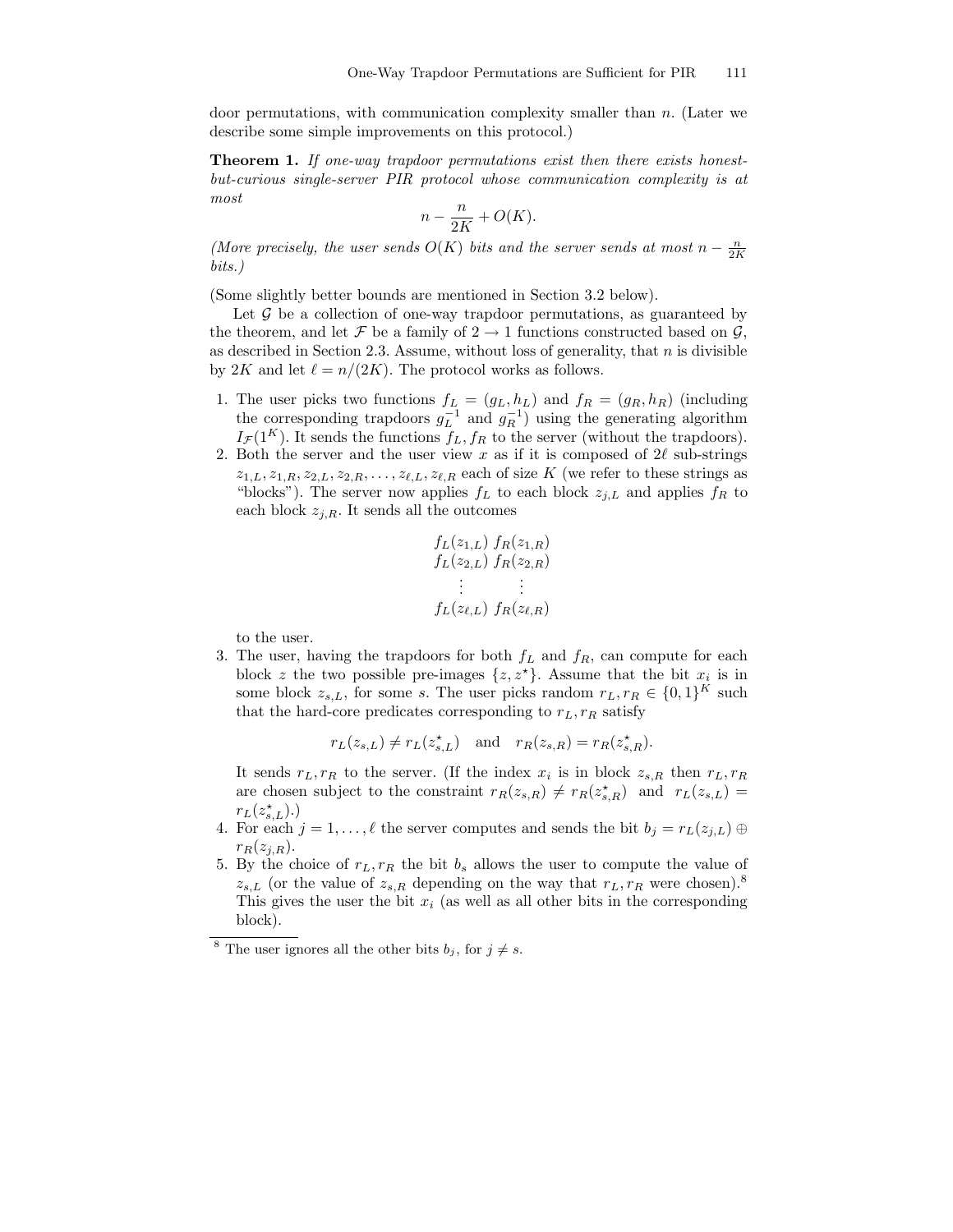Correctness: The correctness follows from the description of the protocol and the basic properties of  $\mathcal F$ . The idea is that for the pair of blocks in which the user is interested,  $z_{s,L}, z_{s,R}$ , the hard-core predicates are chosen in a way that they are sensitive on the block which the user wishes to retrieve, and are constant on the other block. This allows the user to distinguish the target  $z$  from  $z^*$ .

Communication complexity: The only messages sent by the user are those for specifying  $f_L, f_R, r_L, r_R$ ; all together  $O(K)$  bits. The server, on the other hand, sends for each pair of blocks  $2(K-1)$  bits in Step 2 and an additional bit in Step 4. All together,  $\ell \cdot (2K - 1) = n - \frac{n}{2K}$  bits. Therefore, the communication complexity is as claimed by the theorem.

### 3.1 Proof of Security

The only information that the user sends which depends on the index it is interested in is the choice of  $r<sub>L</sub>, r<sub>R</sub>$  (Step 3). We need to show that these strings maintain the privacy of the user's index. For this we introduce some notation. We say that a block  $z_{s,L}$  (resp.  $z_{s,R}$ ) is of type "E" (equal) if  $r_L(z_{s,L}) = r_L(z_{s,L}^{\star})$ (resp., if  $r_R(z_{s,R}) = r_R(z_{s,R}^*)$ ); similarly, we say that a block  $z_{s,L}$  (resp.  $z_{s,R}$ ) is of type "N" (not equal) if  $r_L(z_{s,L}) \neq r_L(z_{s,L}^{\star})$  (resp., if  $r_R(z_{s,R}) \neq r_R(z_{s,R}^{\star})$ ). Hence, the choice of  $r_L, r_R$  defines a sequence of  $\ell$  pairs in  $\{E, N\}^2$  with the only restriction being that the pair in which the index i resides must be either  $(N, E)$ or  $(E, N)$  (depending on whether i is in the left block or the right block). We also use  $\star$  to denote a "don't-care". So if, for example, the user wishes to retrieve the first block it picks  $r<sub>L</sub>, r<sub>R</sub>$  subject to the constraint that the corresponding sequence is  $(N, E), (\star, \star), \ldots, (\star, \star).$ 

Using the above notation, we will now prove that the server cannot distinguish any pair of indices  $i, i'$  the user may wish to retrieve. Obviously, if  $i, i'$  are in the same block then the user behaves in an identical way in both cases and there is no way for the server to distinguish the two cases. The next case is where  $i, i'$  are in the same pair of blocks; say, i is in  $z_{s,L}$  and i' in  $z_{s,R}$ . For simplicity of notations assume  $s = 1$  then in the first case  $r_L, r_R$  are chosen uniformly from those that induce the sequence

$$
(N, E), (\star, \star), \ldots, (\star, \star)
$$

while in the second case  $r_L, r_R$  are chosen from those that induce the sequence

$$
(E,N), (\star,\star), \ldots, (\star,\star).
$$

We omit the details for this case since it is a degenerate case of the more general scenario where, say, i is in  $z_{s,L}$  and i' in  $z_{s',R}$ . Again, for simplicity of notations assume  $s = 1, s' = 2$ ; then, we have to distinguish the following two sequences:

$$
(N, E), (\star, \star), (\star, \star), \ldots, (\star, \star)
$$

and

$$
(\star,\star), (E,N), (\star,\star), \ldots, (\star,\star).
$$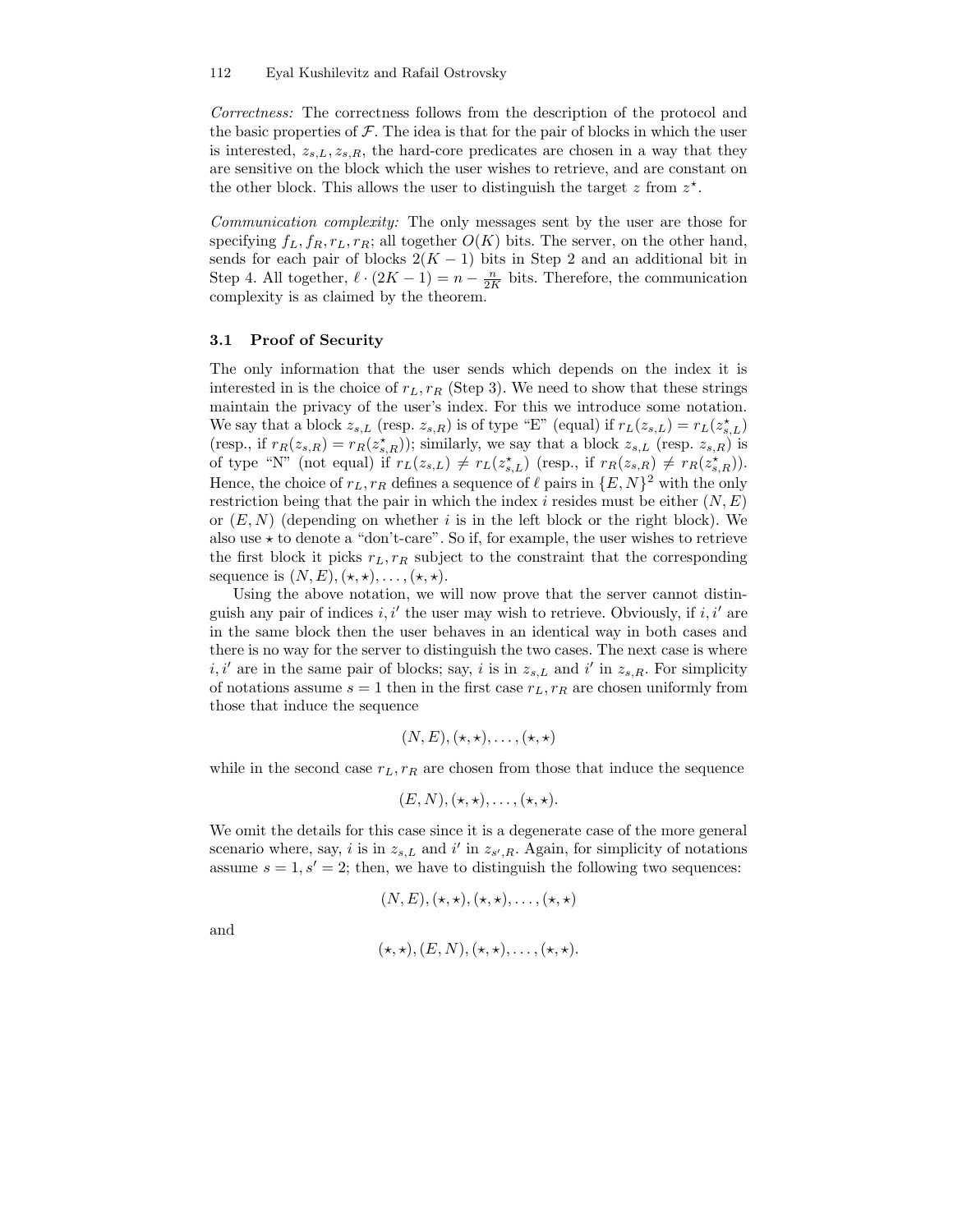(Note that if, for example, the server can tell that for some s the corresponding pair is of type, say,  $(E, E)$  then it can conclude that none of the blocks  $z_{s,L}, z_{s,R}$ is of interest for the user.) We now show that if the server is able to distinguish the above two sequences it can also predict the hard-core predicate associated with the family  $\mathcal{G}$ .

The first step uses a hybrid argument to claim that if one can distinguish the two distribution of  $r<sub>L</sub>, r<sub>R</sub>$  as above (given x,  $f<sub>L</sub>$  and  $f<sub>R</sub>$ ) then it can also distinguish two adjacent distributions among the following list of distributions:

$$
\Pi_1: (N, E), (\star, \star), (\star, \star), \ldots, (\star, \star)
$$
\n
$$
\Pi_2: (\star, E), (\star, \star), (\star, \star), \ldots, (\star, \star)
$$
\n
$$
\Pi_3: (\star, \star), (\star, \star), (\star, \star), \ldots, (\star, \star)
$$
\n
$$
\Pi_4: (\star, \star), (E, \star), (\star, \star), \ldots, (\star, \star)
$$
\n
$$
\Pi_5: (\star, \star), (E, N), (\star, \star), \ldots, (\star, \star)
$$

(If each pair of adjacent distributions is indistinguishable then so are  $\Pi_1$  and  $\Pi_5$ , contradicting the assumption that the server can distinguish.) Suppose, for example, that one can distinguish  $\Pi_1$  and  $\Pi_2$  (other cases are similar or even simpler; they might require flipping the roles of  $f<sub>L</sub>$  and  $f<sub>R</sub>$ ). Then, it is also possible to distinguish  $\Pi_1$  and

$$
\Pi_2':\quad (E,E), (\star,\star), (\star,\star), \ldots, (\star,\star).
$$

To make the distinguishing property more concrete assume, without loss of generality, that for some data string  $x$ ,

$$
Pr_{f_L, f_R \in I_{\mathcal{F}}(1^K), (r_L, r_R) \in \Pi_1}(D(x, f_L, f_R, r_L, r_R) = 1) \leq \frac{1}{2} - \epsilon
$$

and

$$
Pr_{f_L, f_R \in I_{\mathcal{F}}(1^K), (r_L, r_R) \in \Pi'_2}(D(x, f_L, f_R, r_L, r_R) = 1) \geq \frac{1}{2} + \epsilon.
$$

We use this algorithm D to construct an algorithm B that on input  $g \in I_G(1^K)$ ,  $y \in_R \{0,1\}^K$  and  $r \in_R \{0,1\}^K$  predicts the hard-core predicate  $r(g^{-1}(y))$ , with probability  $0.5+\epsilon$ . This contradicts the Goldreich-Levin Theorem [19] (See Section 2.2). Algorithm  $B$  works as follows:

1. Choose  $h<sub>L</sub>$  at random subject to the constraint

$$
chop(hL(y)) = chop(hL(g(z1,L))).9
$$

Let  $f_L = (g, h_L)$  and  $r_L = r$ . (Note that, with respect to  $f_L$  we have  $z_{1,L}^* =$  $g^{-1}(y)$ . Also crucial is the fact that since D does not have y (only B does) the distribution of  $h_L$  looks random to  $D$ ).

<sup>&</sup>lt;sup>9</sup> Specifically, in the unlikely event that  $g(z_{1,L}) = y$  we are done; otherwise, choose  $v \in \{0,1\}^K$  at random and let v' be identical to v with the last bit flipped. Then, we solve the system of equations  $a \cdot y + b = v$  and  $a \cdot g(z_{1,L}) + b = v'$  to find  $a, b$ (i.e.,  $h_L$ ). In particular  $a = (v - v')/(y - g(z_{1,L}))$  (note that this is well defined since  $y \neq g(z_{1,L})$  and different than 0 since  $v \neq v'$ .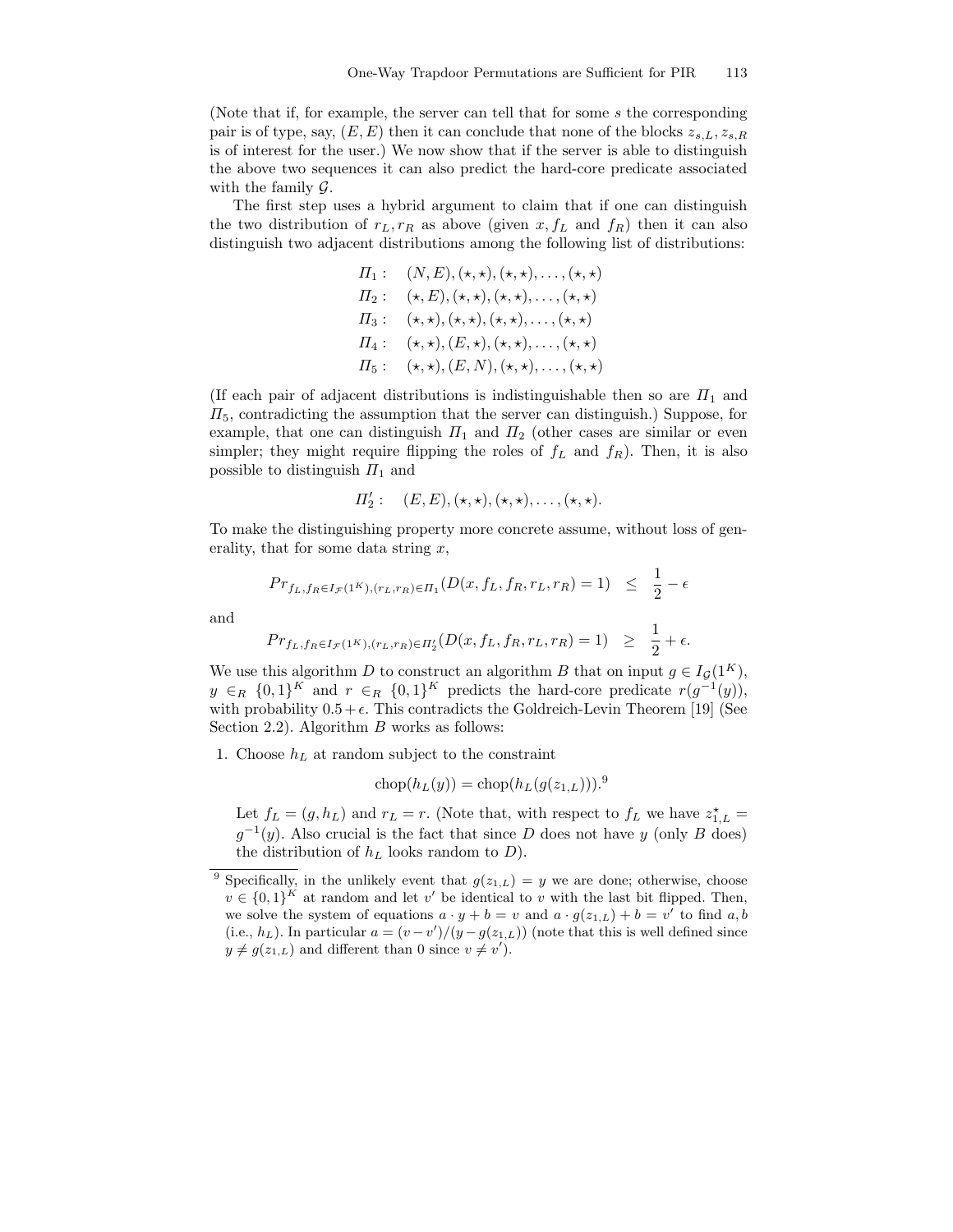- 114 Eyal Kushilevitz and Rafail Ostrovsky
- 2. Choose a function  $f_R \in I_{\mathcal{F}}(1^K)$  (including the corresponding trapdoor!) and compute the string  $z_{1,R}^*$  (by using the trapdoor). Pick a random  $r_R$  subject to the constraint that  $r_R(z_{1,R}^{\star}) = r_R(z_{1,R}).$
- 3. Invoke D on input  $(x, f_L, f_R, r_L, r_R)$ . If the output is "1" (in which case the input is more likely to be from  $\Pi'_2$ ; i.e.,  $r_L(z_{1,L})$  and  $r_L(z_{1,L}^{\star})$  are more likely to be not-equal) then B's output is  $1 - r_L(z_{1,L})$ . If the output is "0" (in which case the input is more likely to be from  $\Pi_1$ ; i.e.,  $r_L(z_{1,L})$  and  $r_L(z_{1,L}^{\star})$ are more likely to be equal) then B's output is  $r_L(z_{1,L})$ . (Note that while B does not know what  $z_{1,L}^*$  is, it knows  $z_{1,L}$  and hence can apply  $r_L$  to it.

It can be verified that the distribution of inputs provided to  $D$  is exactly what is needed and hence the correctness of B follows.

### 3.2 Some Improvements

We tried to make the description of the protocol above as simple as possible. There are however certain modifications that one can apply to it in order to slightly improve the efficiency. One such improvement is instead of using two functions  $f_L, f_R$  to use d such functions  $f_1, \ldots, f_d$  (where d may depend on K and/or n). Then, the user can choose hard-core predicates  $r_1, \ldots, r_d$  such that the one corresponding to the index i gets two different values (on the corresponding  $(z, z^*)$  while each of the other hard-core predicates get the same value (on  $z, z^*$ ). Then, when the server returns the exclusive-or of the d bits this allows the user to reconstruct the block of interest.

A second (more significant) modification that one can make is, instead of using F as above, where each  $f \in \mathcal{F}$  is obtained by chopping a single bit from  $h(g(x))$ , we can chop some s bits (specifically,  $s = O(\log \log n)$ ). Now, in Step 2 of the protocol the server needs to send only  $K - s$  bits per block. In Step 3 the user can pick s strings r's that will allow him to retrieve only the block of interest. Finally, in Step 4 (if combined with the previous modification) for each d blocks it needs to send back s bits. This gives a complexity of  $n - \frac{(d-1)cn \log \log n}{dK}$  bits from the server to the user (for any constant c) and  $O(Kd \log \log n)$  bits from the user to the server.

# 4 A PIR Protocol with respect to a Malicious Server

In this section we deal with the case where the server is malicious. It is instructive to consider first the protocol of Section 3 and examine the possibilities of a malicious server to violate the privacy of the protocol. Suppose that the server after receiving the functions  $f_L, f_R$  from the user (in Step 1) can find a pair of strings  $\alpha_1, \alpha_2 \in \{0,1\}^K$  such that  $f_L(\alpha_1) = f_L(\alpha_2)$  (note that the properties of F guarantee that for every x and a randomly chosen  $f \in \mathcal{F}$  it is hard to find  $x^*$ ; but it does *not* guarantee that after choosing f one cannot find a pair  $x, x^*$  with respect to this  $f$ ; this is exactly the weakness that we wish to use). Then, the server can replace say  $z_{1,L}$  by  $\alpha_1$ . Now, when getting  $r_L, r_R$  from the user (in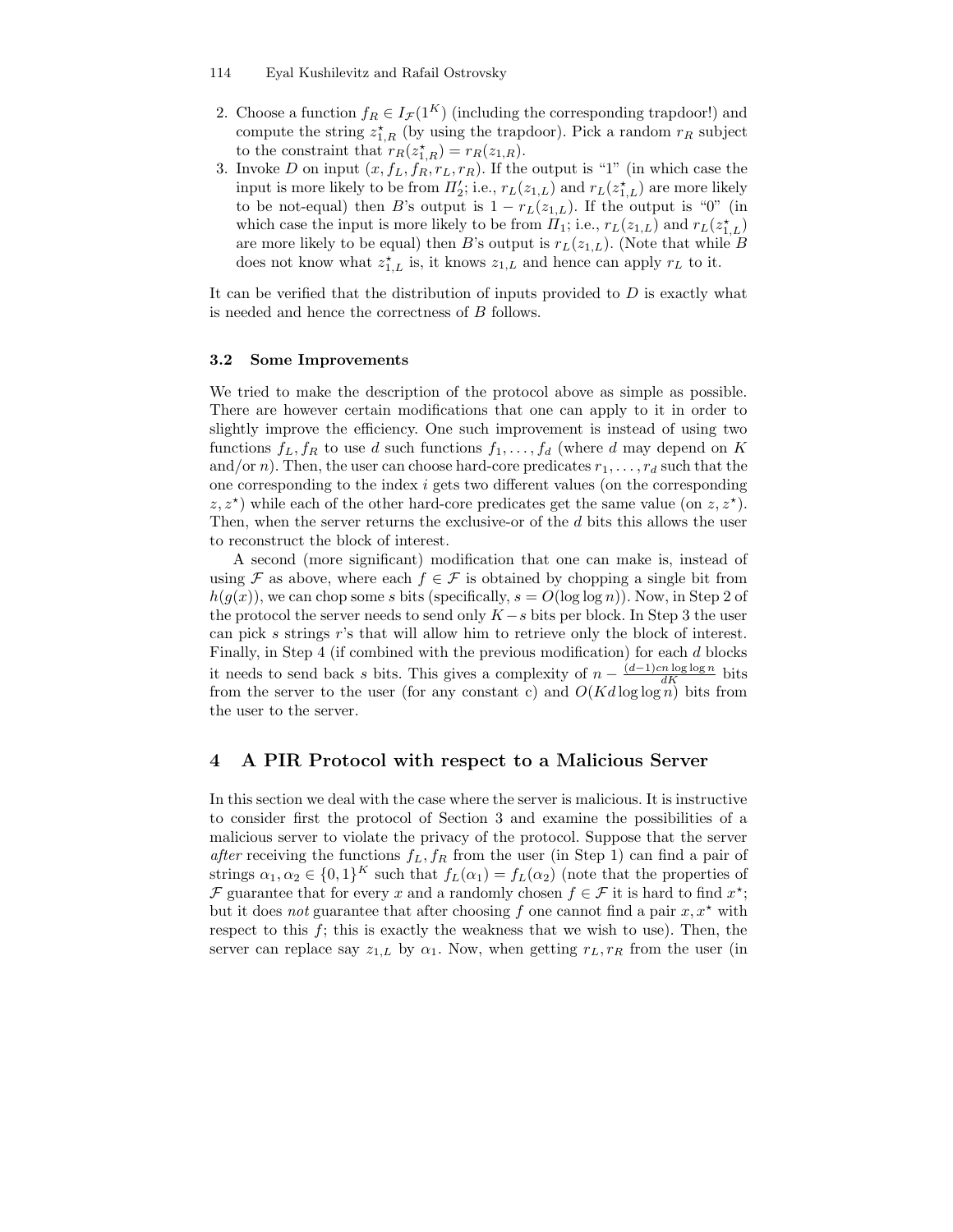Step 3) it can tell whether the first block is of type "E" or "N" (since it knows both  $z_{1,L}$  and  $z_{1,L}^*$  which are just  $\alpha_1$  and  $\alpha_2$ ). So, for example, if the block is of type "E" then it follows that  $i$  is not in the first block. This violates the privacy of i.

To overcome the above difficulties, we replace the use of the family  $\mathcal F$  by the use of interactive hashing. While the two tools have several similarities, interactive hashing is the right tool to make sure that the server cannot, for example, force both  $\alpha_1$  and  $\alpha_2$  to be mapped in the same way. However, there is another technical difficulty in generalizing the honest-but-curious case to the malicious case. Consider the proof of security in Section 3.1. A crucial point in that proof is that we can make  $z_{1,L}$  (which is fixed) and  $g^{-1}(y)$  be mapped to the same value. In the malicious case this cannot be done because the server need not fix the database and may choose it in some arbitrary way (possibly depending on the communication). Intuitively, this means that the fact that the distinguisher can tell blocks of type "E" (equal) from blocks of type "N" (not equal) does not necessarily help us in predicting the hard-core bit. This will require us to come up with some extra new machinery (see the definition of  $\tilde{G}$ below).

We prove the following theorem:

Theorem 2. If one-way trapdoor permutations exist then there exists malicious single-server PIR protocol whose communication complexity is at most

$$
n - \frac{n}{6K} + O(K^2).
$$

(More precisely, the user sends  $O(K^2)$  bits and the server sends at most  $n - \frac{n}{6K}$ bits. Also, if the server is honest then with a negligible probability the protocol fails; i.e., the user does not get the bit  $x_i$  but its privacy is still maintained.<sup>10</sup>)

Let  $\mathcal G$  be a collection of one-way trapdoor permutations, as guaranteed by the theorem. As a first step we construct, based on  $\mathcal{G}$ , a new family of one-way trapdoor permutations  $\hat{\mathcal{G}}$  which is defined as follows. Each function  $\hat{g} \in \hat{\mathcal{G}}_K$  is defined using 4 functions  $g_{00}, g_{01}, g_{10}, g_{11} \in \mathcal{G}_{K-2}$ . Let x be a string in  $\{0,1\}^K$ and write  $x = b_1 b_2 w$ , where  $b_1, b_2 \in \{0, 1\}$  and  $w \in \{0, 1\}^{K-2}$ . We define

$$
\hat{g}(x) = b_1 b_2 g_{b_1 b_2}(w).
$$

Clearly each such  $\hat{g}$  is a permutation over  $\{0,1\}^K$ . The trapdoor  $\hat{g}^{-1}$  corresponding to  $\hat{g}$  consists of the corresponding 4 trapdoors; i.e.,  $(g_{00}^{-1}, g_{01}^{-1}, g_{10}^{-1}, g_{11}^{-1})$ . The generating algorithm for  $\hat{G}$ , denoted  $I_{\hat{G}}(1^K)$  simply works by applying  $I_{\mathcal{G}}(1^{K-2})$ four times for generating  $g_{00}, g_{01}, g_{10}, g_{11}$  (with their trapdoors).

As before assume, without loss of generality, that  $n$  is divisible by  $2K$  and let  $\ell = n/(2K)$ . The protocol works as follows.

 $10$  As pointed out in Section 2.4, a "bad" server can always refuse to let the user retrieve the bit; hence, this is not considered a violation of the correctness requirement.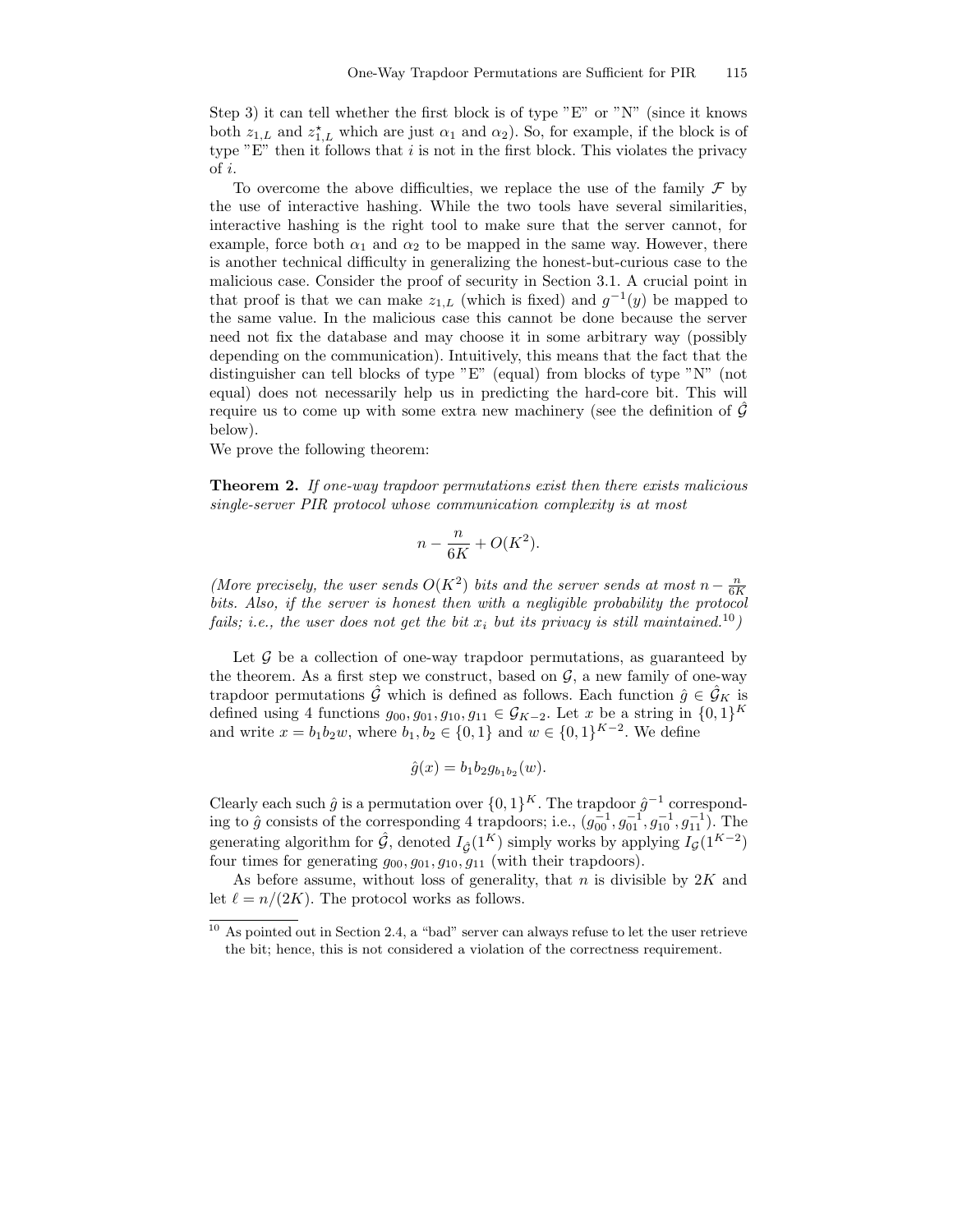- 1. The user picks two functions  $\hat{g}_L$  and  $\hat{g}_R$  (including the corresponding trapdoors  $\hat{g}_L^{-1}$  and  $\hat{g}_R^{-1}$ ) using the generating algorithm  $I_{\hat{\mathcal{G}}}(1^K)$ . It sends the functions  $\hat{g}_L, \hat{g}_R$  to the server (without the trapdoors).
- 2. As before the server and the user view the string x as if it is composed of  $2\ell$ "blocks"  $z_{1,L}, z_{1,R}, z_{2,L}, z_{2,R}, \ldots, z_{\ell,L}, z_{\ell,R}$  each of size K.

Now the server and the user play  $2\ell$  interactive hashing protocols as follows. First, the user chooses  $K-1$  linearly independent vectors in  $\{0,1\}^K$  denoted  $(H_1^L, \ldots, H_{K-1}^L)$ . Now, for each t from 1 to  $K-1$  (in rounds) do:

– The user sends to the server  $H_t^L$ .

- The server sends to the user the bits  $\langle H_t^L, \hat{g}_L(z_{1,L}) \rangle \rangle, \ldots, \langle H_t^L, \hat{g}_L(z_{\ell,L}) \rangle \rangle.$ The same is repeated for the "right" blocks. That is, the user chooses another set of  $K-1$  linearly independent vectors  $H_1^R, \ldots, H_{K-1}^R$  and (in rounds) get from the server the values  $\langle H_t^R, \hat{g}_R(z_{1,R}) \rangle \rangle, \ldots, \langle H_t^L, \hat{g}_R(z_{\ell,R}) \rangle \rangle.$ 

- 3. The user, having the trapdoors for both  $\hat{g}_L$  and  $\hat{g}_R$ , can compute for each block z the two possible pre-images  $\{z, z^{\star}\}\$ . We call a block bad if the first two bits of  $z, z^*$  are equal; otherwise it is called *good*. If more than  $1/3$  of the blocks are bad then the protocol halts (it is important to note that the functions in  $\mathcal G$  do not change the first two bits; therefore both players, including the server who does not have the trapdoor, can tell which block is bad and which is not). We call a pair of blocks  $z_{i,L}, z_{i,R}$  good if both blocks are good; otherwise the pair is bad.
- 4. Dealing with bad pairs of blocks:

The user chooses two more vectors  $H_K^L$  (independent of  $H_1^L, \ldots, H_{K-1}^L$ ) and  $H_K^R$  (independent of  $H_1^R, \ldots, H_{K-1}^R$ ). It sends these vectors to the server. In return, for each bad pair  $z_{j,L}, z_{j,R}$ , the server sends  $\langle H_K^L, \hat{g}_L(z_{j,L}) \rangle$  and  $\langle H_K^R, \hat{g}_R(z_{j,R}) \rangle$ . In this case both  $z_{j,L}, z_{j,R}$  become known to the user.

5. Dealing with good pairs of blocks:

Assume that the bit  $x_i$  is in some block  $z_{s,L}$ , for some good pair  $z_{s,L}$ ,  $z_{S,R}$ (if i is in a pair where at least one of the blocks is bad then in fact the user already knows the block from the previous step and can continue in an arbitrary manner). The user picks random  $r_L, r_R \in \{0, 1\}^K$  such that

$$
r_L(z_{s,L}) \neq r_L(z_{s,L}^*)
$$
 and  $r_R(z_{s,R}) = r_R(z_{s,R}^*)$ .

(If the index  $x_i$  is in block  $z_{s,R}$  then  $r_L, r_R$  are chosen subject to the constraint  $r_R(z_{s,R}) \neq r_R(z_{s,R}^{\star})$  and  $r_L(z_{s,L}) = r_L(z_{s,L}^{\star}).$ 

- (a) The user sends  $r_L, r_R$  to the server.
- (b) For every good pair  $z_{j,L}, z_{j,R}$  the server computes and sends the bit  $b_j = r_L(z_{j,L}) \oplus r_R(z_{j,R}).$
- (c) By the choice of  $r_L, r_R$  the bit  $b_s$  allows the user to compute the value of  $z_{s,L}$  (or the value of  $z_{s,R}$  depending on the way that  $r_L, r_R$  were chosen). This gives the user the bit  $x_i$  (as well as all other bits in the corresponding block).

Remark: Improvements similar to those described in Section 3.2 are possible in this case as well; details are omitted for lack of space.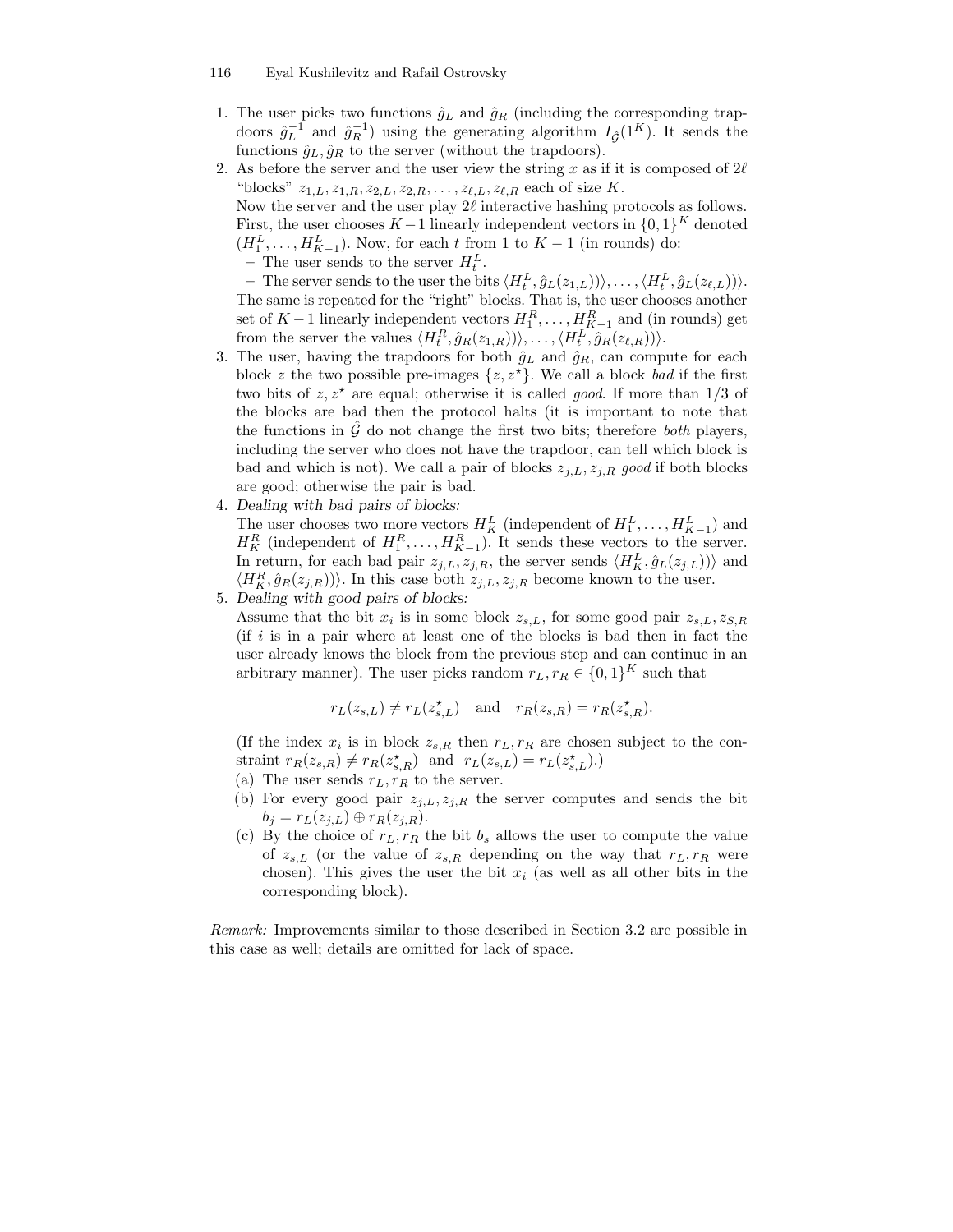Correctness: The correctness is similar to the correctness of the protocol in Section 3; one difference, which is not crucial for the correctness argument, is the use of the interactive hashing (i.e.,  $H_1^L, \ldots, H_{K-1}^L$  and  $H_1^R, \ldots, H_{K-1}^R$ ) instead of "standard hashing" (i.e., apply the functions  $h_L, h_R \in \mathcal{H}$  and chop the last bit). The second difference, is the treatment of bad pairs; however, from the point of view of correctness this is an easy case since both blocks of each such pair become known to the user. The only significant difference is the fact that the protocol may halt without the user retrieving  $x_i$  (Step 3). However, the properties of interactive hashing guarantee that if the server plays honestly, then the probability of each block being bad (i.e., both pre-images start with the same 2 bits) is  $1/4$ ; hence, By Chernoff bound, the probability in the case of honest server that at least 1/3 of the blocks are bad is exponentially small in the number of blocks (i.e.,  $2\ell = n/K$ ). (Note that if the server is dishonest in a way that makes more than 1/3 of the blocks bad then the protocol is aborted.)

Communication complexity: The only messages sent by the user are those for specifying the vectors  $H_1^L, \ldots, H_K^L$  and  $H_1^R, \ldots, H_K^R$  as well as  $\hat{g}_L, \hat{g}_R, r_L, r_R$ ; all together  $O(K^2)$  bits. The server, on the other hand, sends for each pair of blocks  $2(K-1)$  bits in the interactive hashing protocol (Step 2). If the protocol halts in Step 3 (either because the server is dishonest or just because of "bad luck") then there is no more communication. Otherwise, for each bad pair the server sends two more bits (and at most 2/3 of the pairs are bad) and for each good pair it sends only one additional bit (and at least 1/3 of the pairs are good). All together, at most  $n - \frac{n}{6K}$  bits. Therefore, the communication complexity is as claimed by the theorem.

### 4.1 Proof of Security (sketch)

Here we provide the high level ideas for the proof of security in the malicious case. Suppose that the malicious server can distinguish two indices  $i$  and  $i'$ . The first (simple-yet-important) observation is that if the index that the user wishes the retrieve happens to be (in a certain execution) in a bad pair of blocks then all the messages sent by the user during this execution are independent of the index. This allows us to concentrate on the good pairs only.

Using the same notation as in the honest-but-curious case (Section 3.1), and repeating a similar hybrid argument we conclude that (in a typical case) there is a distinguisher that can tell pairs  $r_L, r_R$  which are drawn from the distribution

$$
\Pi_1: (N, E), (\star, \star), (\star, \star), \ldots, (\star, \star)
$$

and pairs which are drawn from the distribution

$$
\Pi_2':\quad (E,E), (\star,\star), (\star,\star), \ldots, (\star,\star).
$$

This again is turned into a predictor for the Goldreich-Levin hard-core predicate. Specifically, let D be the distinguisher between  $\Pi_1$  and  $\Pi_2'$ . Our prediction algorithm B on input  $g \in I_{\mathcal{G}}(1^{K-2}), w \in_R \{0,1\}^{K-2}$  construct an input for D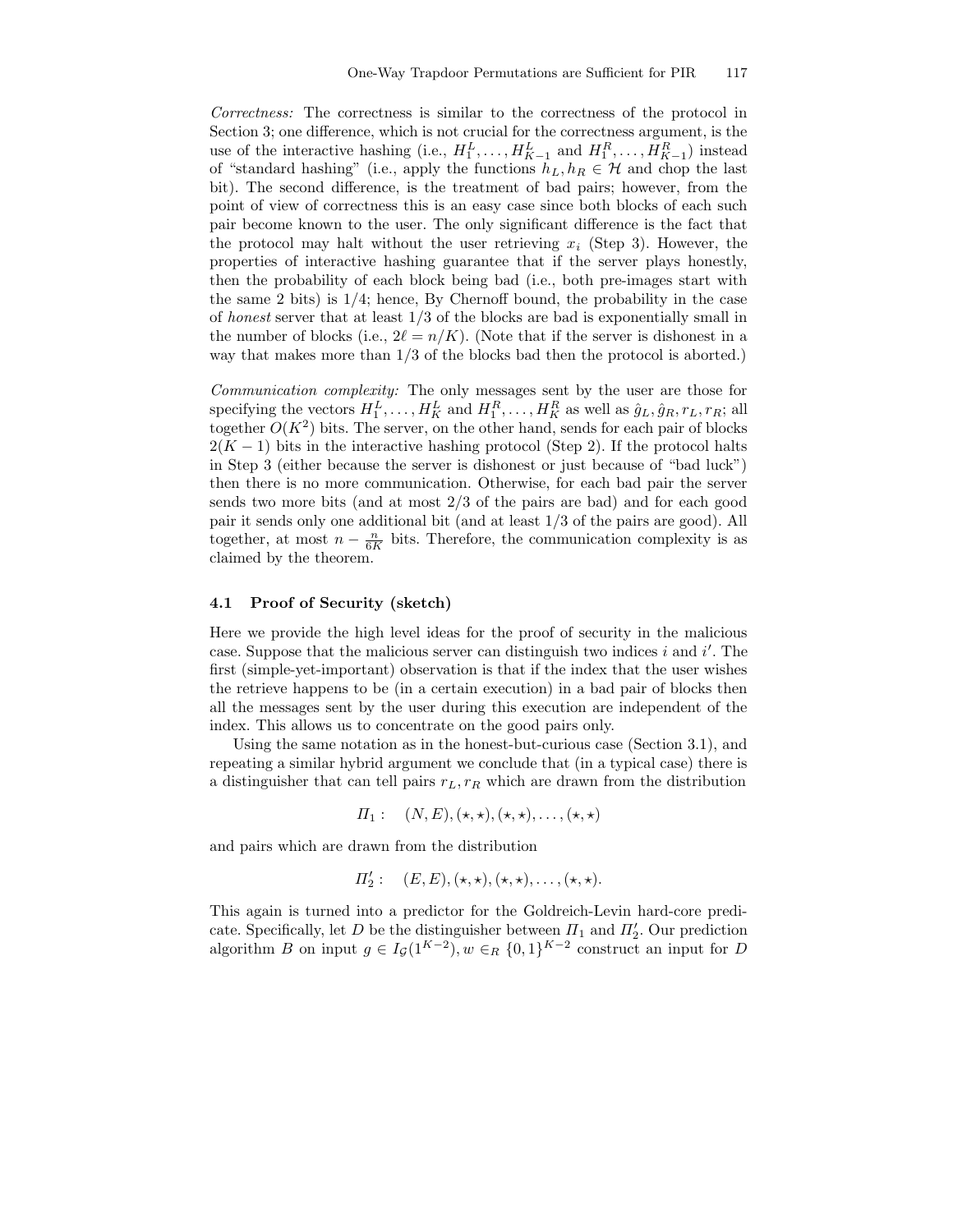as follows: As before it chooses  $\hat{g}_R \in I_{\hat{G}}(1^K)$ , including its trapdoor (the corresponding  $r_R$  is chosen at random, based on the transcript of the interactive hashing, subject to the constraint that  $r_R(z_{1,R}^*) = r_R(z_{1,R})$ . Next, B chooses 3 functions  $g', g''', g''' \in I_G(1^{K-2})$  and uses them together with g (in a random order) to define a function  $\hat{g} \in \hat{\mathcal{G}}$  (note that  $\hat{g}$  is distributed as if it was chosen directly from  $I_{\hat{G}}(1^K)$ ). Suppose that g is  $g_{b_1b_2}$  with respect to  $\hat{g}$ . Next B makes sure that in the interactive hashing protocol corresponding to block  $z_{1,L}$  one of the two pre-images will be  $b_1b_2g^{-1}(w)$  (the properties of interactive hashing guarantee that this is possible; this is done by standard "rewinding" techniques, see [33, 29]). Now, there are two cases: either the first block is bad (in which case, as explained above, it cannot be of help for the distinguisher  $D$ ) or the block is good. If the block is good then this means that one of the two pre-images is  $b_1b_2g^{-1}(w)$  and the other is  $b'_1b'_2g_{b'_1b'_2}^{-1}(w')$ , for some function  $g_{b'_1b'_2}$  different than  $g$  (by the definition of the block being good). Since for each function other than g, the algorithm  $B$  knows the trapdoor then obtaining from  $D$  the information whether the block is of type "E" or type "N" suffices for computing  $r_L(g^{-1}(w))$ as required.

# 5 Concluding Remarks

In this paper we show how based on one-way trapdoor permutations, one can get single-server PIR protocols with communication complexity smaller than  $n$ , hence overcoming impossibility results that show that no such protocols exist under certain weaker assumptions  $[9, 2, 12]$ . A major open problem is to lower the communication complexity so that it will be comparable to what can be achieved based on specific assumptions [27, 7].

Another interesting observation is that combining our results with results of Naor and Pinkas [30], one can obtain a single-server SPIR protocol [16, 27] (i.e., a 1-out-of-n OT with "small" communication complexity) based on any one-way trapdoor permutations whose communication complexity is strictly smaller than n. In contrast, all previous communication-efficient SPIR protocols required specific algebraic assumptions [27, 39, 7, 30]. Specifically, [30] show how to implement SPIR based on a single invocation of PIR and an additional log n invocations of 1-out-of-2 OT on K-bit strings (their construction uses pseudo-random functions, however those can be implemented from any one-way function [21]). Since implementing 1-out-of-2 OT based on one-way trapdoor permutations can be done with communication complexity which is polynomial in  $K$  [20], the total communication complexity of our SPIR protocol is still smaller than  $n$  (for sufficiently small  $K$ ) and we need only the assumption of a one-way trapdoor permutation. This result can also be easily extended to 1-out-of-n string Oblivious Transfer with total communication less than the total size of all the secrets.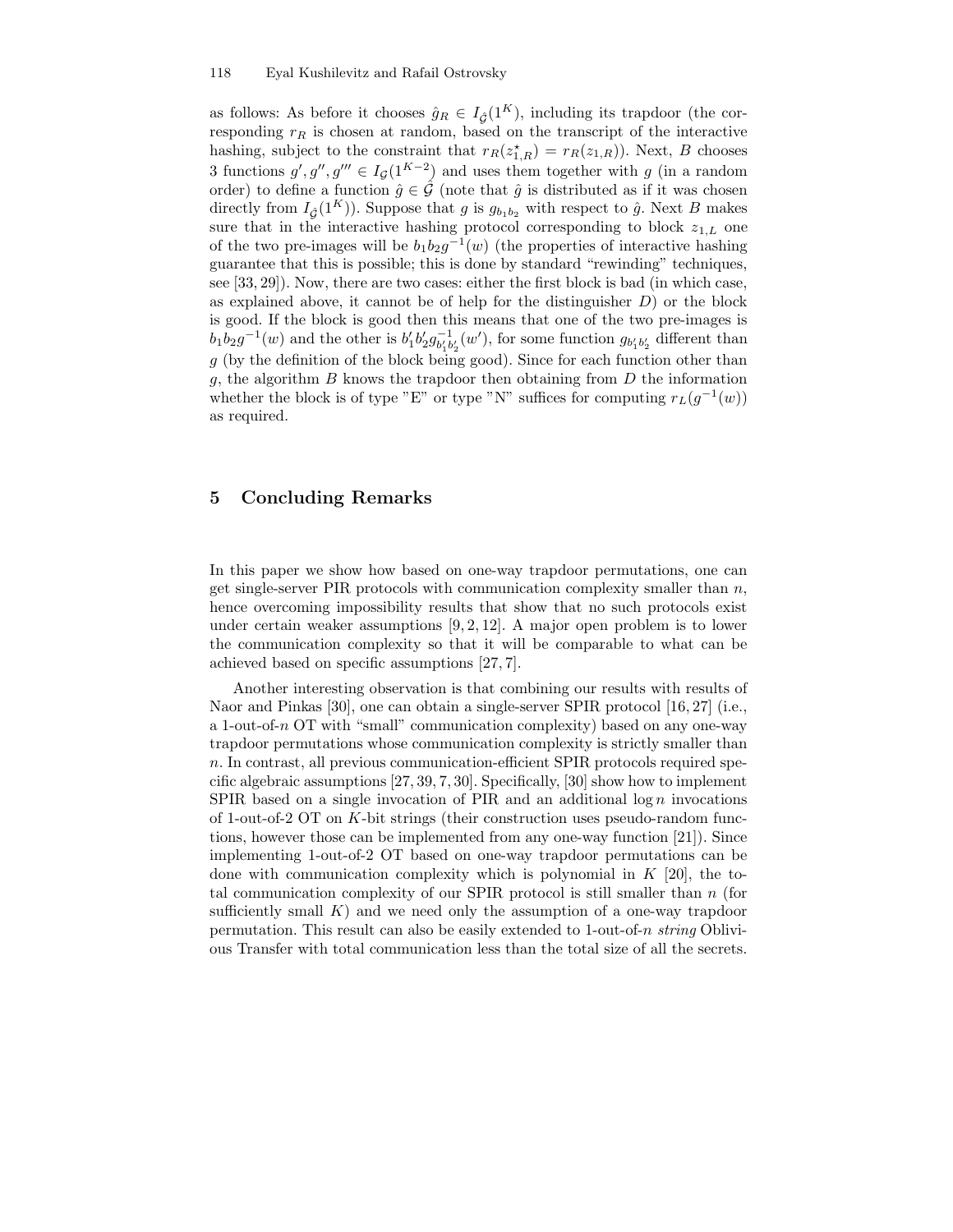# Acknowledgment

We thank the anonymous referees for some useful comments. We also thank LeGamin bistro for good snacks that fueled this research.

### References

- 1. A. Ambainis. Upper bound on the communication complexity of private information retrieval. In Proc. of 24th ICALP, volume 1256 of Lecture Notes in Computer Science, pages 401–407, 1997.
- 2. A. Beimel, Y. Ishai, E. Kushilevitz, and T. Malkin. One-way functions are essential for single-server private information retrieval. In Proc. of the 31th Annu. ACM Symp. on the Theory of Computing, 1999.
- 3. M. Bellare, S. Halevi, A. Sahai, and S. Vadhan. Many-to-one trapdoor functions and their relation to public-key cryptosystems. In H. Krawczyk, editor, Advances in Cryptology - CRYPTO '98, volume 1462 of Lecture Notes in Computer Science, pages 283–298. Springer-Verlag, 1998.
- 4. G. Brassard, C. Crepeau and J.-M. Robert All-or-nothing disclosure of secrets In Advances in Cryptology: Proceedings of Crypto '86 Springer-Verlag, 1987, pp. 234-238.
- 5. C. Crépeau. Equivalence between two flavors of oblivious transfers. In Proc. of CRYPTO '87, pages 350–354, 1988.
- 6. C. Cachin, C. Crepeau, and J. Marcil. Oblivious transfer with a memory-bounded receiver. In Proc. 39th IEEE Symposium on Foundations of Computer Science (FOCS), pp. 493-502, 1998.
- 7. C. Cachin, S. Micali, and M. Stadler. Computationally private information retrieval with polylogarithmic communication. In Advances in Cryptology - EUROCRYPT '99, 1999.
- 8. B. Chor and N. Gilboa. Computationally private information retrieval. In Proc. of the 29th Annu. ACM Symp. on the Theory of Computing, pages 304–313, 1997.
- 9. B. Chor, O. Goldreich, E. Kushilevitz, and M. Sudan. Private information retrieval. In Proc. of the 36th Annu. IEEE Symp. on Foundations of Computer Science, pages 41–51, 1995. Journal version in JACM, Vol. 45(6), 1998, pp. 965-981.
- 10. I. Damgard. Interactive hashing can simplify zero-knowledge protocol design without computational assumptions. In D. R. Stinson, editor, Advances in Cryptology - CRYPTO '93, volume 773 of Lecture Notes in Computer Science. Springer-Verlag, 1994.
- 11. G. Di Crescenzo, Y. Ishai, and R. Ostrovsky. Universal service-providers for database private information retrieval. In Proc. of the 17th Annu. ACM Symp. on Principles of Distributed Computing, pages 91–100, 1998.
- 12. G. Di Crescenzo, T. Malkin, and R. Ostrovsky. Single-database private information retrieval implies oblivious transfer. In Advances in Cryptology - EUROCRYPT 2000, Lecture Notes in Computer Science, volume 1807, Springer-Verlag, 2000, pp. ??–?? (this volume).
- 13. S. Even, O. Goldreich and A. Lempel A Randomized Protocol for Signing Contracts Communications of the ACM, Vol 28, 1985, pp. 637-447.
- 14. J. Feigenbaum and R. Ostrovsky A note on one-prover, instance-hiding zeroknowledge proof systems In Advances in Cryptology – Asiacrypt'91, Lecture Notes in Computer Science, volume 739, Springer, Berlin, 1993, pp. 352–359.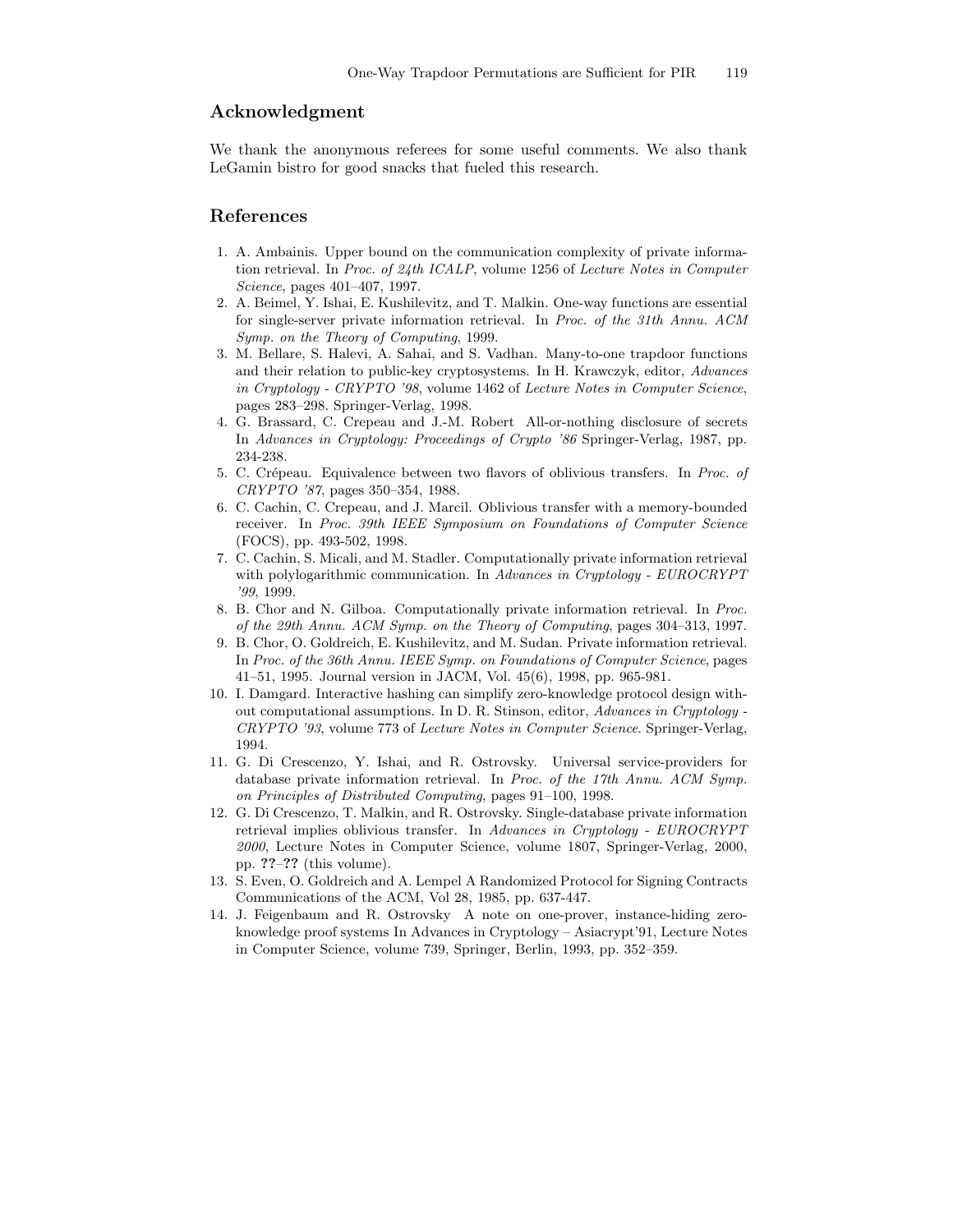- 120 Eyal Kushilevitz and Rafail Ostrovsky
- 15. Y. Gertner, S. Goldwasser, and T. Malkin. A random server model for private information retrieval. In M. Luby, J. Rolim, and M. Serna, editors, RANDOM '98, 2nd International Workshop on Randomization and Approximation Techniques in Computer Science, volume 1518 of Lecture Notes in Computer Science, pages 200– 217. Springer, 1998.
- 16. Y. Gertner, Y. Ishai, E. Kushilevitz, and T. Malkin. Protecting data privacy in private information retrieval schemes. In Proc. of the 30th Annu. ACM Symp. on the Theory of Computing, pages 151–160, 1998.
- 17. O. Goldreich. Foundations of Cryptography (fragments of a book). Electronic Colloquium on Computational Complexity, 1995. Electronic publication: http://www.eccc.uni-trier.de/eccc-local/ECCC-Books/eccc-books.html.
- 18. O. Goldreich, S. Goldwasser, and N. Linial. Fault-tolerant computation in the full information model: the Two-party Case In Proc. of the 32nd Annu. IEEE Symp. on Foundations of Computer Science, pages 447–457, 1991. Journal Version in SIAM J. on Computing, Vol. 27(3), 1998, pp. 505-544.
- 19. O. Goldreich and L. Levin. A hard predicate for all one-way functions. In Proc. of the 21st Annu. ACM Symp. on the Theory of Computing, pages 25–32, 1989.
- 20. O. Goldreich, S. Micali, and A. Wigderson. How to play any mental game or a completeness theorem for protocols with honest majority. In Proc. of the 19th Annu. ACM Symp. on the Theory of Computing, pages 218–229, 1987.
- 21. J. Hastad, R. Impagliazzo, L. A. Levin, and M. Luby. Construction of a pseudorandom generator from any one-way function. Technical Report TR-91-068, International Computer Science Institute, 1991.
- 22. R. Impagliazzo and M. Luby. One-way functions are essential for complexity based cryptography. In Proc. of the 30th Annu. IEEE Symp. on Foundations of Computer Science, pages 230–235, 1989.
- 23. R. Impagliazzo and S. Rudich. Limits on the provable consequences of one-way permutations. In Proc. of the 21st Annu. ACM Symp. on the Theory of Computing, pages 44–61, 1989.
- 24. Y. Ishai and E. Kushilevitz. Improved upper bounds on information theoretic private information retrieval. In Proc. of the 31th Annu. ACM Symp. on the Theory of Computing, 1999.
- 25. J. Kilian. Basing cryptography on oblivious transfer. In Proc. of the 20th Annu. ACM Symp. on the Theory of Computing, pages 20–31, 1988.
- 26. J. Kilian. A general completeness theorem for two-party games. In Proc. of the 23th Annu. ACM Symp. on the Theory of Computing, pages 553–560, 1991.
- 27. E. Kushilevitz and R. Ostrovsky. Replication is not needed: Single database, computationally-private information retrieval. In Proc. of the 38th Annu. IEEE Symp. on Foundations of Computer Science, pages 364–373, 1997.
- 28. E. Mann. Private access to distributed information. Master's thesis, Technion Israel Institute of Technology, Haifa, 1998.
- 29. M. Naor, R. Ostrovsky, R. Venkatesan, and M. Yung. Perfect zero-knowledge arguments for NP can be based on general complexity assumptions. In E. F. Brickell, editor, Advances in Cryptology - CRYPTO '92, volume 740 of Lecture Notes in Computer Science. Springer-Verlag, 1992. Final version in J. Cryptology, 11(2):87–108, 1998.
- 30. M. Naor and B. Pinkas. Oblivious transfer and polynomial evaluation. In Proc. of the 31th Annu. ACM Symp. on the Theory of Computing, pages 245–254, 1999.
- 31. M. Naor and M. Yung. Universal one-way functions and their cryptographic applications. In Proc. of the 21st Annu. ACM Symp. on the Theory of Computing, pages 33–43, 1989.